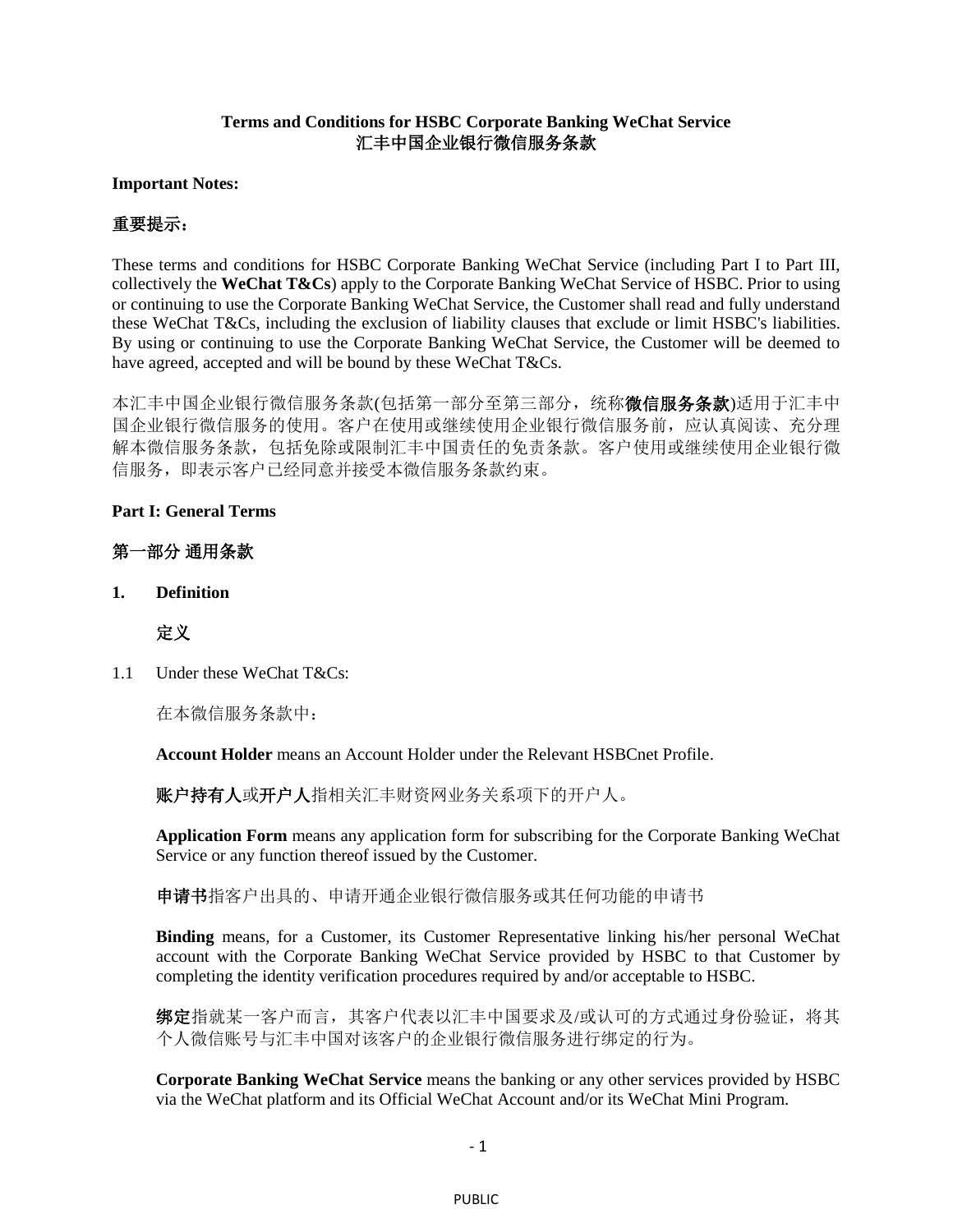企业银行微信服务指汇丰中国通过微信平台及其官方微信账号和/或其微信小程序提供的银 行或其他服务。

**Customer** means an HSBC's customer which uses the Corporate Banking WeChat Service.

客户指使用企业银行微信服务的汇丰中国客户。

**Customer Representative** means a person who completes the Binding in accordance with these WeChat T&Cs, accepts these WeChat T&Cs and uses the Corporate Banking WeChat Service on behalf of the Customer.

客户代表指根据本微信服务条款完成微信账号的绑定,并代表客户接受本微信服务条款及 使用企业银行微信服务的人士。

**Customer's WeChat Account** means the personal WeChat account by which the Customer Representative has completed the Binding.

客户微信账号指客户代表已进行绑定的个人微信账号。

**Device** means the device of the Customer or the Customer Representative (including without limitation to mobile telephone and computer) used for accessing the Corporate Banking WeChat Service.

设备指客户或客户代表获取企业银行微信服务所使用的设备(包括但不限于移动电话及电脑)。

**Electronic Information** means any information HSBC sends to the Customer under the Corporate Banking WeChat Service.

电子信息指在企业银行微信服务项下任何由汇丰中国向客户传送的信息。

**HSBC** means HSBC Bank (China) Company Limited, including its successors and assigns.

汇丰中国指汇丰银行(中国)有限公司,包括其承继人和受让人。

**HSBCnet User** means a User under the Relevant HSBCnet Profile.

汇丰财资网用户指相关汇丰财资网业务关系项下的用户。

**Instruction** means any instruction or message received by HSBC which has or appears to have been provided by the Customer Representative or the Customer's WeChat Account via the WeChat platform.

指令指汇丰中国通过微信平台收到的客户代表或客户微信账号发送的、或表面上由客户代 表或客户微信账号发送的指令或信息。

**Mobile Collection Administrative User** means each person designated as such by the Customer in writing from time to time.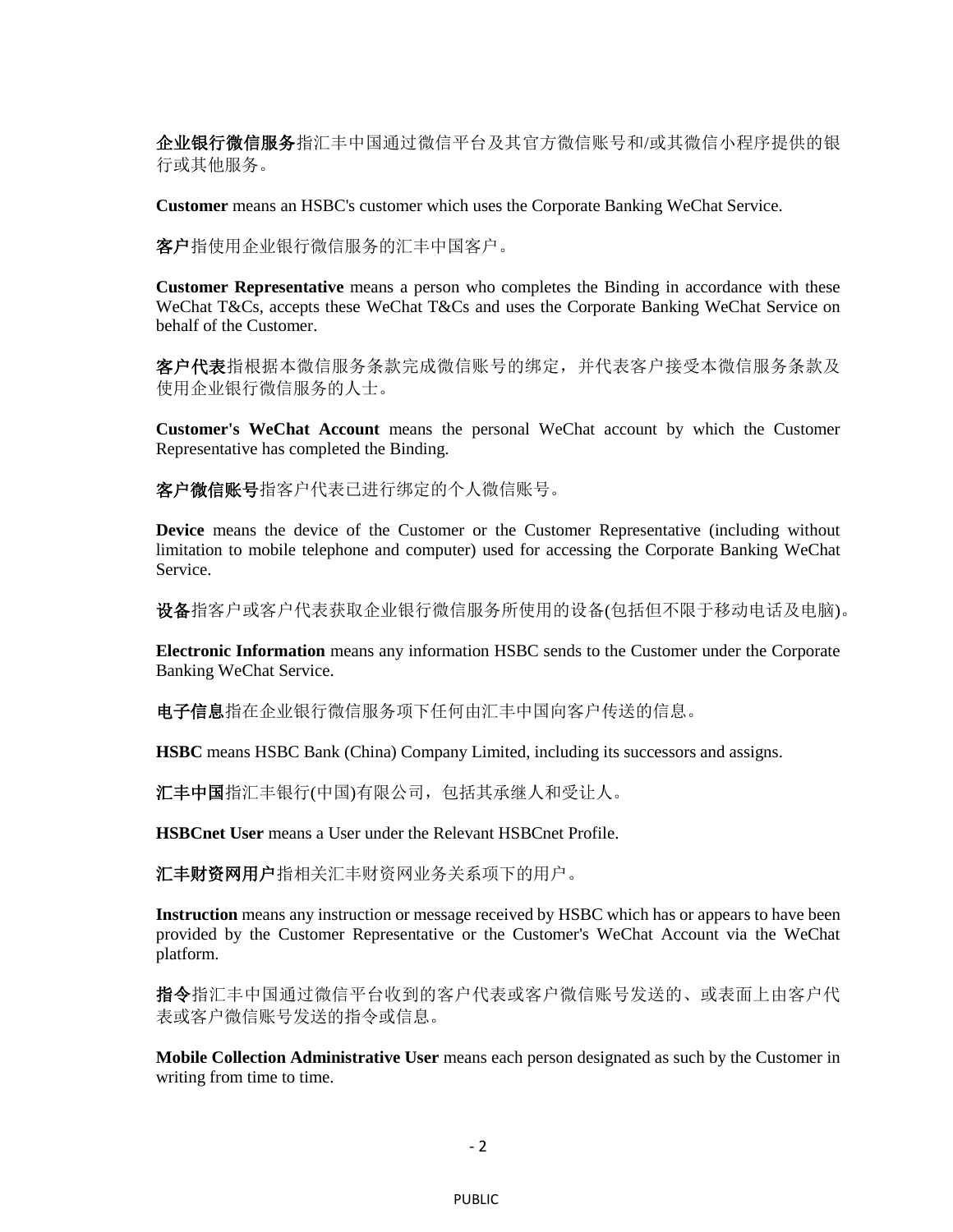综合支付管理员指客户不时指定为此的人士。

**Mobile Collection User** means a Mobile Collection Administrative User or a user designated as such by a Mobile Collection Administrative User from time to time in accordance with Clause [2.3](#page-13-0) of Part II hereunder.

综合支付用户指综合支付管理员不时根据本微信服务条款第二部分的第 [2.3](#page-13-0)条规定指定为此的人士。

**Official WeChat Account** means the official service account registered by HSBC on the WeChat platform (WeChat account: HSBC Corporate Banking Service), including the name change and/or replacement.

官方微信账号指汇丰中国在微信平台维持的微信服务号(微信号:汇丰中国企业服务),包括 其更名和/或替代微信账号。

**Profile Owner** means the Profile Owner of the Relevant HSBCnet Profile.

业务关系所有人指相关汇丰财资网业务关系项下的业务关系所有人。

**Relevant HSBCnet Profile** means the HSBCnet profile with the E-Channel ID set out in the Application Form.

相关汇丰财资网业务关系指电子渠道客户号为申请书中所示的汇丰财资网。

**Tencent** means the third party providing the WeChat platform and services to HSBC and/or the Customer, including without limitation to Shenzhen Tencent Computer Systems Company Limited and its affiliates.

腾讯公司指向汇丰中国和/或客户提供微信平台和服务的第三方,包括但不限于深圳市腾讯 计算机系统有限公司及其相关关联企业。

**Terms** means the Application Form(s) and the WeChat T&Cs.

条款指申请书及本微信服务条款。

**WeChat Mini Program** means the mini program(s) maintained by HSBC on the WeChat platform related to the Official WeChat Account.

微信小程序指汇丰中国在微信平台维持的与官方微信账号相关的小程序。

1.2 Terminologies defined under the other Terms have the same meaning when used herein.

其他条款中定义的术语在本微信服务条款中使用时具有相同含义。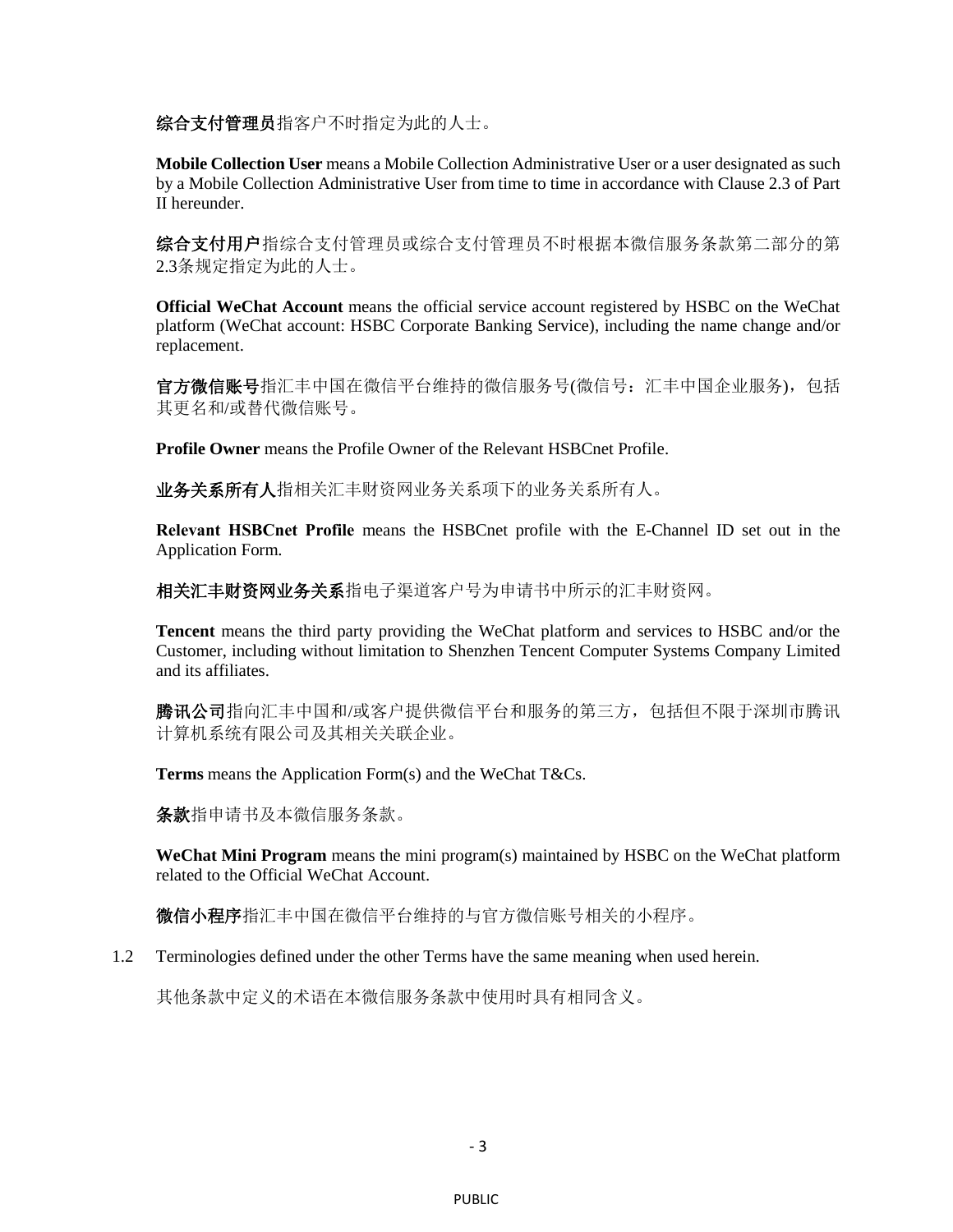#### **2. Corporate Banking WeChat Service**

# 企业银行微信服务

2.1 HSBC may, from time to time and at its sole discretion, determine the content, service scope, objects and service manner of the Corporate Banking WeChat Service, or change, suspend, restrict, terminate or cancel the Corporate Banking WeChat Service at any time without giving any notice or reason, and shall not be held liable for doing so.

汇丰中国可不时决定其提供的企业银行微信服务的内容、范围、对象和方式,或随时变更、 暂停、限制、终止或撤销企业银行微信服务,而无须给予任何通知或理由,也无须为此承 担任何义务或责任。

2.2 Corporate Banking WeChat Service consists of certain types of functions which are subject to the completion of the Binding, including, without limitation:

汇丰中国企业银行微信服务包含需要完成相应的绑定方能使用的功能,其中包括(但不限于):

(a) the functions (the **HSBCnet Related Functions**) subject to the completion of the Binding via the identity verification under HSBCnet security procedures or security device (the **HSBCnet Verification Binding**);

需要通过汇丰财资网的安全程序或安全装置进行验证完成绑定(**汇丰财资网验证方式绑** 定)方能使用的功能(与汇丰财资网相关的功能);

(b) the functions (the **Instant@dvice Related Functions**) subject to the completion of the Binding via the identity verification against the relevant information under Instant@dvice service (the **Instant@dvice Verification Binding**);

需要通过对贸易电子速递(Instant@dvice)相关信息进行验证完成绑定(贸易电子速递验 证方式绑定)方能使用的功能(与贸易电子速递相关的功能);

(c) the functions (the **Mobile Collection Related Functions**) subject to the completion of the Binding via identity verification against the relevant information of the Mobile Collection Users (the **Mobile Collection Verification Binding**); and.

需要通过对综合支付用户的相关信息进行验证完成绑定(综合支付验证方式绑定)方能 使用的功能(与综合支付相关的功能);以及

(d) the functions (the **Collection Related Functions**) subject to the completion of the Binding via identity verification against the designated email address(es) (the **Collection Verification Binding**).

需要通过指定的电子邮箱地址进行验证完成绑定(**收款验证方式绑定**)方能使用的功能 (与收款相关的功能)。

2.3 For functions of the Corporate Banking WeChat Service which require completion of the Binding process prior to using, the Customer Representative shall complete the Binding in accordance with the following: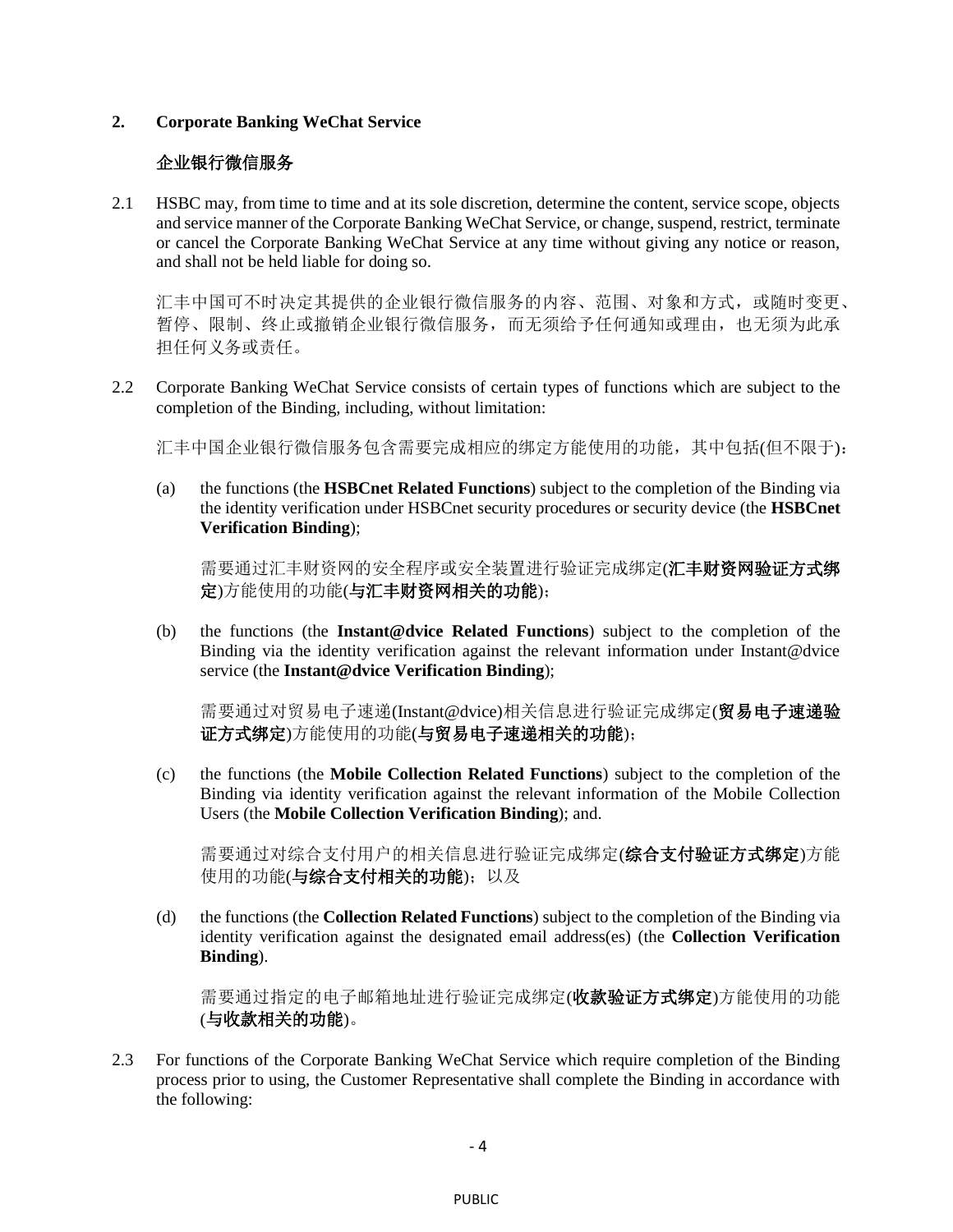对于须事先完成绑定方可使用的企业银行微信服务功能, 客户代表须按以下要求完成绑定:

(a) In case of the HSBCnet Verification Binding, the Customer Representative must be an HSBCnet User who has the authority to send Instructions relating to the relevant account(s) on behalf of the Customer.

就汇丰财资网验证方式绑定而言,客户代表应为有权代表客户就相关账户发出指令的 汇丰财资网用户。

(b) In case of the Instant@dvice Verification Binding, the Customer Representative must be an owner of a designated email address under Instant@dvice service authorized by the Customer and must have the authority to receive trade notifications on behalf of the Customer.

就贸易电子速递验证方式绑定而言,客户代表应为经客户授权的贸易电子速递业务项 下指定电子邮箱的持有人,并有权代表客户接收贸易通知。

(c) In case of the Mobile Collection Verification Binding, the Customer Representative must be a Mobile Collection User.

就综合支付验证方式绑定而言,客户代表应为综合支付用户。

(d) In case of the Collection Verification Binding, the Customer Representative must be an owner of an email address designated by the Customer for the purpose of receiving notices relating to foreign currency and cross-border RMB payment and collection in such way as acceptable to HSBC.

就收款验证方式绑定而言,客户代表应为客户以汇丰中国接受的方式指定的、用于收 取外币和跨境人民币收付款有关通知的电子邮箱的持有人。

(e) If the Customer Representative intends to complete the Binding via other means of identity verification, the verification method shall be confirmed to HSBC by the Customer in writing or in any other manner acceptable to HSBC (the **Other Verification Binding**).

如客户代表通过其他身份验证方式绑定其微信账号,该验证方式须由客户以书面方式 或汇丰中国认可的其他方式向汇丰中国确认(其他验证方式绑定)。

After the Customer completes the Binding via a certain verification method, it may only be able to use certain relevant function(s) under the Corporate Banking WeChat Service. If the Customer wants to use all functions under the Corporate Banking WeChat Service, the Customer may need to complete the Binding via multiple verification methods.

客户通过某一种验证方式绑定后,其可能只能使用企业微信服务项下的某一(些)功能。若客 户希望使用企业微信服务项下的全部功能,可能需要完成多种验证方式绑定。

2.4 The Customer confirms and agrees that the Customer Representative shall be deemed to be duly authorized to subscribe for and to use the Corporate Bank WeChat Service, and the Customer Representative is authorized to conduct the following businesses via the Corporate Bank WeChat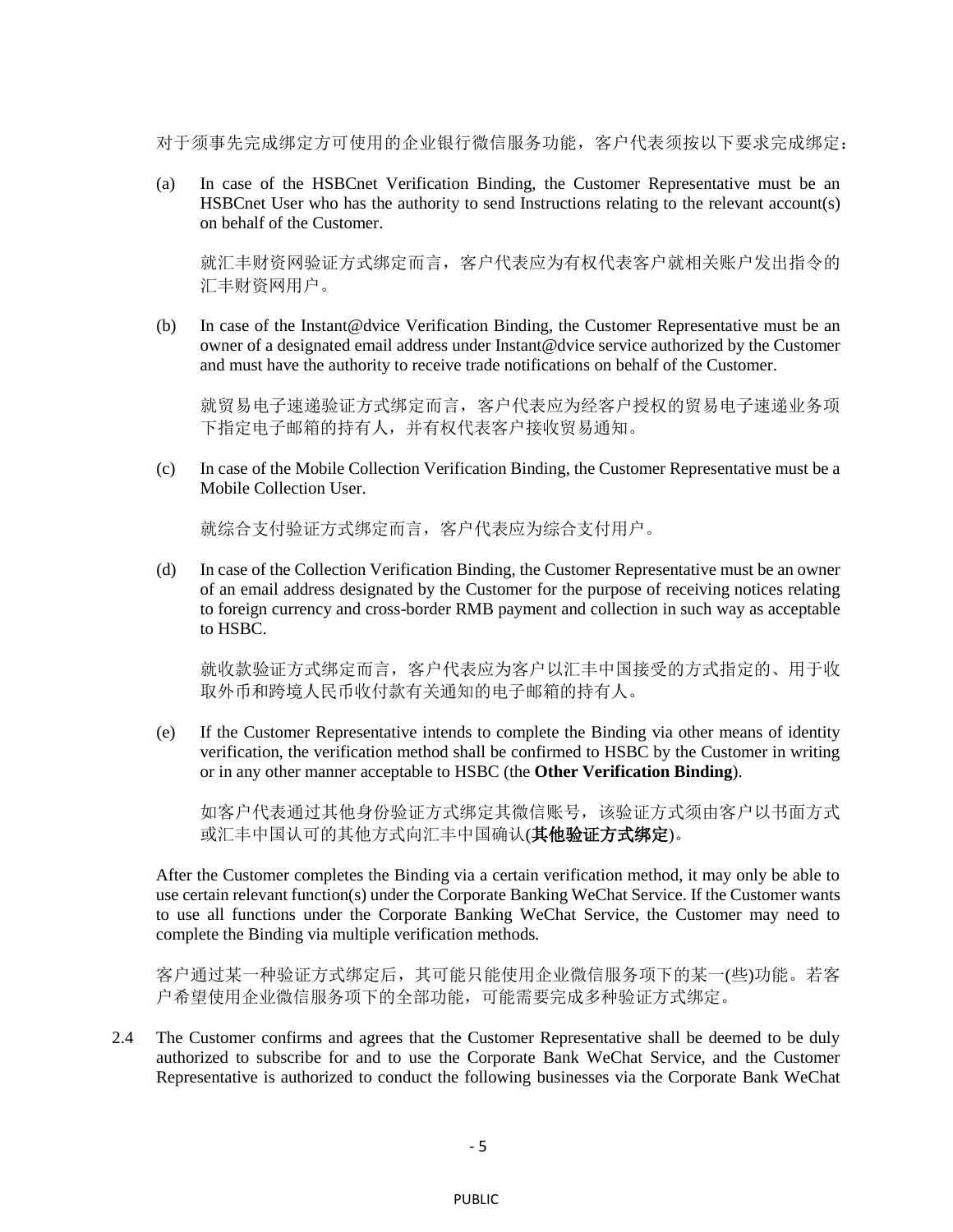Service (including without limitation to send Instructions and receive Electronic Information) on behalf of the Customer:

客户确认并同意,客户代表在任何时候均被视为有权代表客户开通和使用企业银行微信服 务,且客户代表被授权代表客户使用企业银行微信服务(包括但不限于发送指令和接收电子 信息)办理以下业务:

(a) (in case of the HSBCnet Verification Binding) the businesses such Customer Representative has the authorization to do under the Relevant HSBCnet Profile, which may be amended, terminated or revoked via HSBCnet and any other businesses such Customer Representative is authorized to do by the Customer in writing or in any other manner acceptable to HSBC;

(在通过汇丰财资网验证方式绑定的情况下)该客户代表在相关汇丰财资网业务关系项 下有权办理的业务(该等权限可通过汇丰财资网变更、终止或撤销),以及客户以书面 方式或汇丰中国认可的其他方式不时授权该客户代表办理的其他业务;

(b) (in case of the Instant@dvice Verification Binding) the businesses such Customer Representative has the authorization to do under Instant@dvice service, which may be amended, terminated or revoked via the Authorisation for Instant@dvice and DC Safe Custody Service or any other manner acceptable to HSBC, and any other businesses such Customer Representative is authorized to do by the Customer in writing or in any other manner acceptable to HSBC;

(在通过贸易电子速递验证方式绑定的情况下)该客户代表在有关贸易电子速递业务项 下有权办理的业务(该等权限可通过 Instant@dvice 贸易电子速递及信用证安全保管服 务授权书或汇丰中国认可的其他方式变更、终止或撤销),以及客户以书面方式或汇丰 中国认可的其他方式不时授权该客户代表办理的其他业务;

(c) (in case of the Mobile Collection Verification Binding) the business under the Mobile Collection Related Functions, and any other businesses such Customer Representative is authorized to do by the Customer in writing or in any other manner acceptable to HSBC;

(在通过综合支付验证方式绑定的情况下)该客户代表在与综合支付相关的功能项下的 业务,以及客户以书面方式或汇丰中国认可的其他方式不时授权该客户代表办理的其 他业务;

(d) (in case of the Collection Verification Binding) the business under the Collection Related Functions, and any other businesses such Customer Representative is authorized to do by the Customer in writing or in any other manner acceptable to HSBC; or

(在通过收款验证方式绑定的情况下)该客户代表在与收款相关的功能项下的业务,以 及客户以书面方式或汇丰中国认可的其他方式不时授权该客户代表办理的其他业务; 或

(e) (in case of the Other Verification Binding) the businesses such Customer Representative is authorized to do by the Customer in writing or in any other manner acceptable to HSBC, which may be amended, terminated or revoked by the Customer in writing or in any other manner acceptable to HSBC.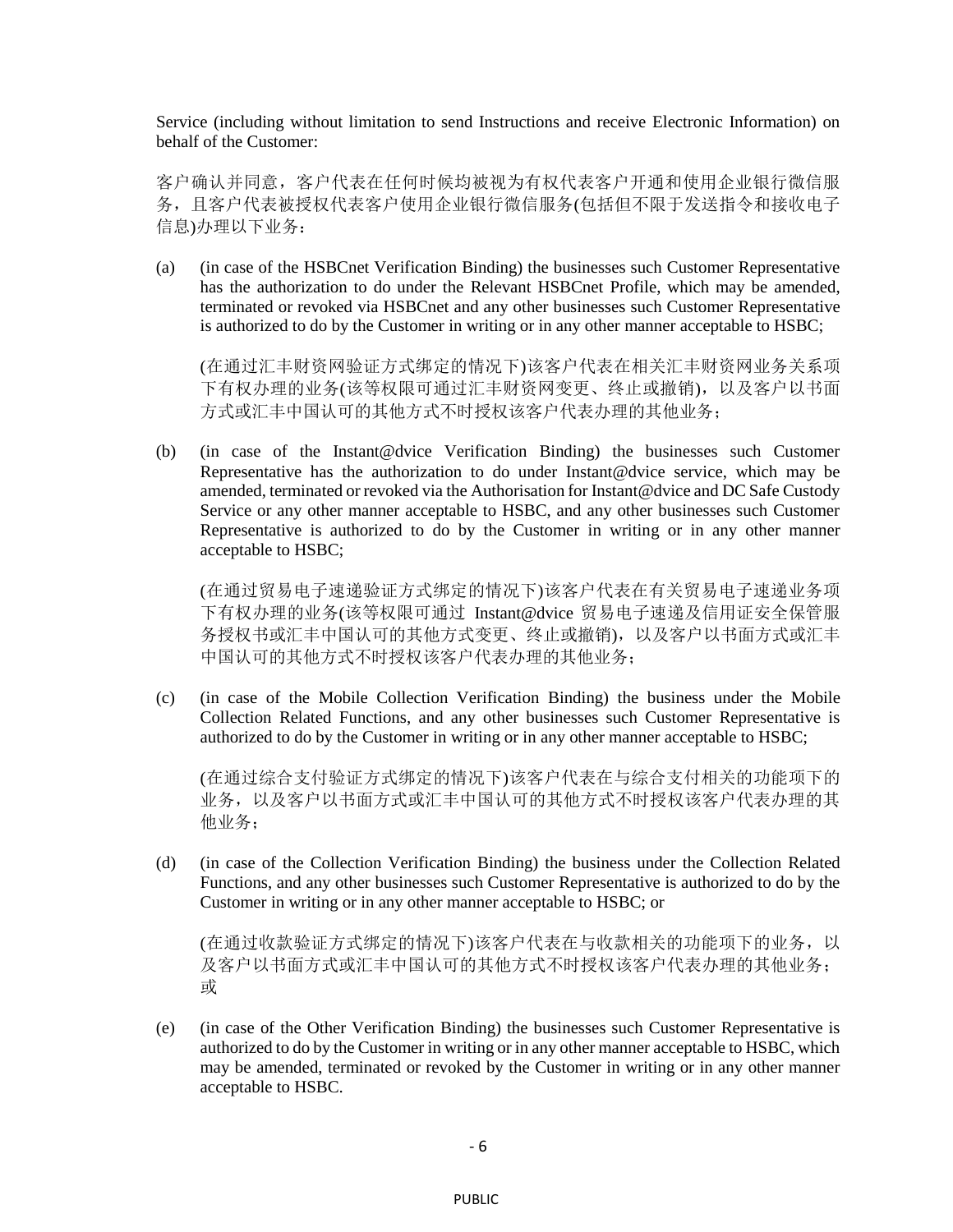(在通过其他验证方式绑定的情况下)由客户以书面方式或汇丰中国认可的其他方式授 权该客户代表办理的业务(该等权限可由客户通过书面方式或汇丰中国认可的其他方式 变更、终止或撤销)。

2.5 HSBC is entitled (but not obliged) to (a) rely on, accept and process any Instruction which has or appears to have been sent by the Customer Representative or via a Customer's WeChat Account, and (b) query or verify any Instruction. HSBC may delay in acting or decline to act upon an Instruction or delay in providing or decline to provide the Corporate Banking WeChat Service.

汇丰中国有权(但无义务):(a)依赖、接受和处理客户代表或客户微信账号发送的、或表面上 由客户代表或客户微信账号发送的指令,并(b)查询或验证任何指令。汇丰中国可以延迟或 拒绝实施指令或提供企业银行微信服务。

2.6 The Electronic Information sent by HSBC via the Corporate Banking WeChat Service to the Customer's WeChat Account shall be deemed to have been delivered to and received by the Customer. HSBC shall not be liable or responsible for any loss or damage that may result from the receipt and continuous possession of any Electronic Information by any Customer Representative. The Customer agrees any Electronic Information is for the Customer's reference only and HSBC does not make any representations or warranties regarding the authenticity, accuracy, completeness, legality or validity of any Electronic Information. The Electronic Information is not binding upon HSBC, and neither the Customer nor any other person may rely on it or use it as evidence. The Customer shall not disclose the Electronic Information (other than that containing the Customer's information only) to any third party without HSBC's prior written consent. The Customer understands that the Electronic Information may include promotion or advertising information of banking or other services and agrees to receive such Electronic Information.

汇丰中国通过企业银行微信服务向客户微信账号发送的电子信息,应视为已送交客户且客 户已收到。汇丰中国不就客户代表获得及继续持有电子信息可能造成的任何损失或损害承 担任何义务或责任。客户同意任何电子信息仅供客户参考,汇丰中国不对电子信息的真实 性、准确性、完整性、合法性或有效性作出任何陈述或保证。电子信息对汇丰中国并无约 束力,客户或任何其他人士不可依赖该信息或将其作为证据使用。未经汇丰中国事先书面 同意,客户不得向任何第三方披露电子信息(仅包含客户自身信息的除外)。客户理解电子信 息可能包括银行或其他服务的推广或广告信息,并同意接收该等电子信息。

<span id="page-6-0"></span>2.7 The Customer shall not alter, reverse engineer, copy, publish or disclose to any third party the Corporate Banking WeChat Service and any relevant data, information or software provided by HSBC, either before or after the termination of these WeChat T&Cs.

不论在本微信服务条款终止前或终止后,客户均不应将汇丰中国提供的企业银行微信服务 或相关资料、信息或软件进行变更、逆向工程、复制、公布或透露给任何第三方。

**3. Security**

# 安全事项

3.1 The Customer and the Customer Representative shall be responsible for obtaining and maintaining the necessary Device and software to use the Corporate Banking WeChat Service, and to take all necessary security measures to prevent unauthorized access or use of the Corporate Banking WeChat Service through the Device or the Customer's WeChat Account. HSBC shall not take any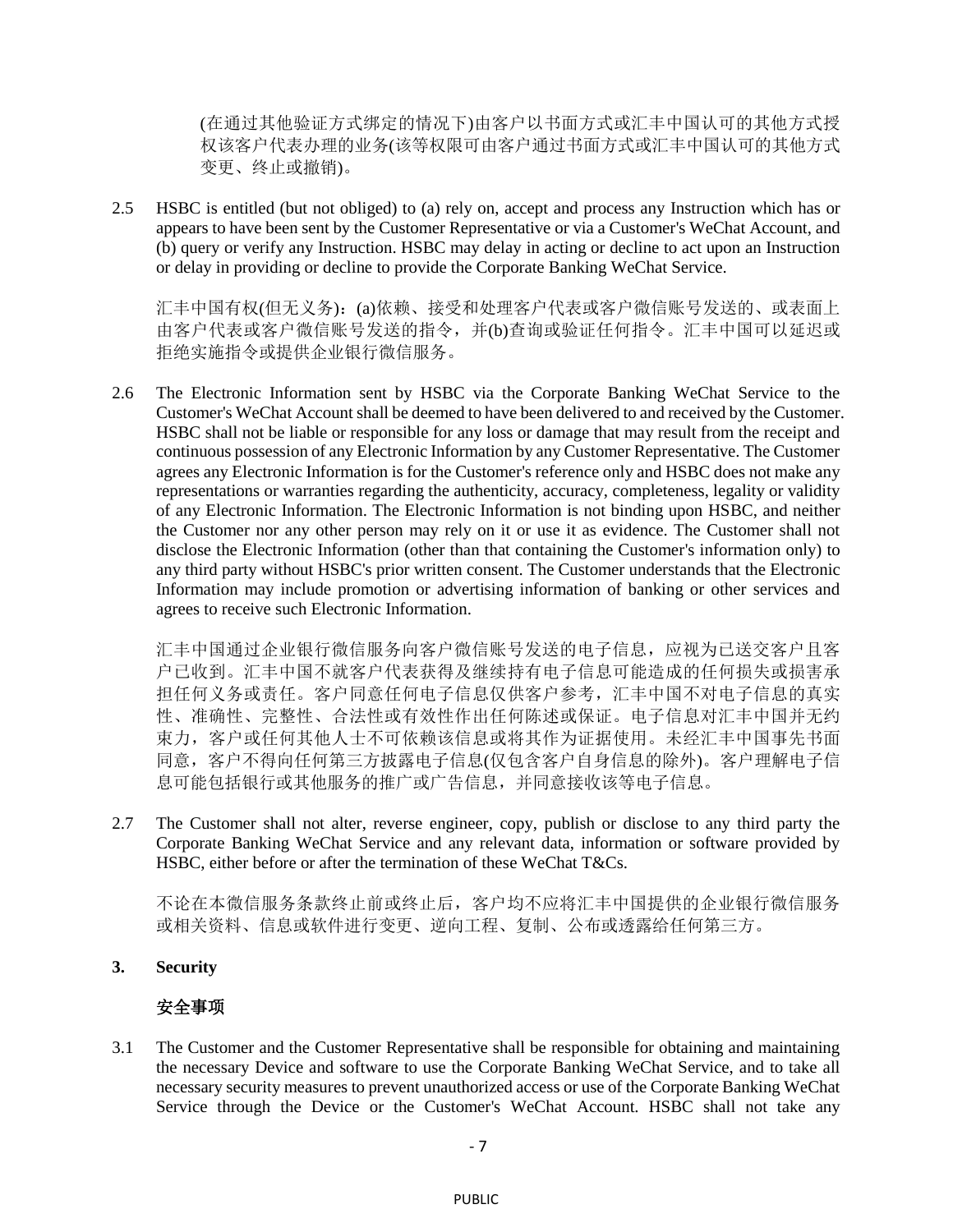responsibility in this regard. The Customer and the Customer Representative shall ensure that the Device is not tampered with (e.g. rooted, hacked, jail-broken, etc.).

客户及客户代表负责自行获得并维持必要的设备及软件以使用企业银行微信服务,并须自 行采取所有必要的安全措施以防止未经授权的人士通过设备及客户微信账号开通或使用企 业银行微信服务。汇丰中国对此不承担任何责任。客户及客户代表应确保设备不被篡改(例 如获取 ROOT 权限、被黑客入侵、越狱等)。

3.2 The Customer and the Customer Representative shall be responsible for safety and confidentiality of and shall ensure that there is no unauthorized access to or use of, the Device, the Customer's WeChat Account and any information used for identity verification during the Binding (e.g. the username, password and security device of HSBCnet or the Customer's other relevant materials).

客户及客户代表须负责设备、客户微信账号及绑定时用于验证身份的资料(例如,汇丰财资 网的用户名、密码和安全装置或客户的其他有关资料)的安全和保密,并确保上述设备、账 号、资料和信息在任何时候均不会被任何未经客户授权的人士获得或使用。客户须单独承 担与此有关的一切风险。

3.3 The Customer shall notify HSBC immediately upon its awareness of any loss, theft, unauthorized access, attack or threatening by software, hacker or virus in respect of any of the Device, the Customer's WeChat Account, data or information, or other circumstances that may result in unauthorized use of the Corporate Banking WeChat Service.

如果客户发现任何该等设备、客户微信账号、资料或信息丢失、被盗、未经授权的访问、 受到软件、黑客或病毒的攻击或威胁,或存在其他可能导致未经授权使用企业银行微信服 务的情况,须立即通知汇丰中国。

### **4. WeChat Platform**

### 微信平台

The Customer acknowledges, confirms and undertakes (as appropriate) that:

客户知晓、确认并承诺(视情况而定):

(a) the WeChat platform and service provided by Tencent is a public infrastructure communication platform required for the provision of the Corporate Banking WeChat Service by HSBC;

腾讯公司提供的微信平台和服务为汇丰中国提供企业银行微信服务所需的公共基础设 施通讯平台;

(b) Tencent is independent from HSBC, and does not act as an agent for or on behalf of HSBC when providing the WeChat platform;

腾讯公司独立于汇丰中国,腾讯公司并非作为汇丰中国的代理人或代表汇丰中国提供 微信平台;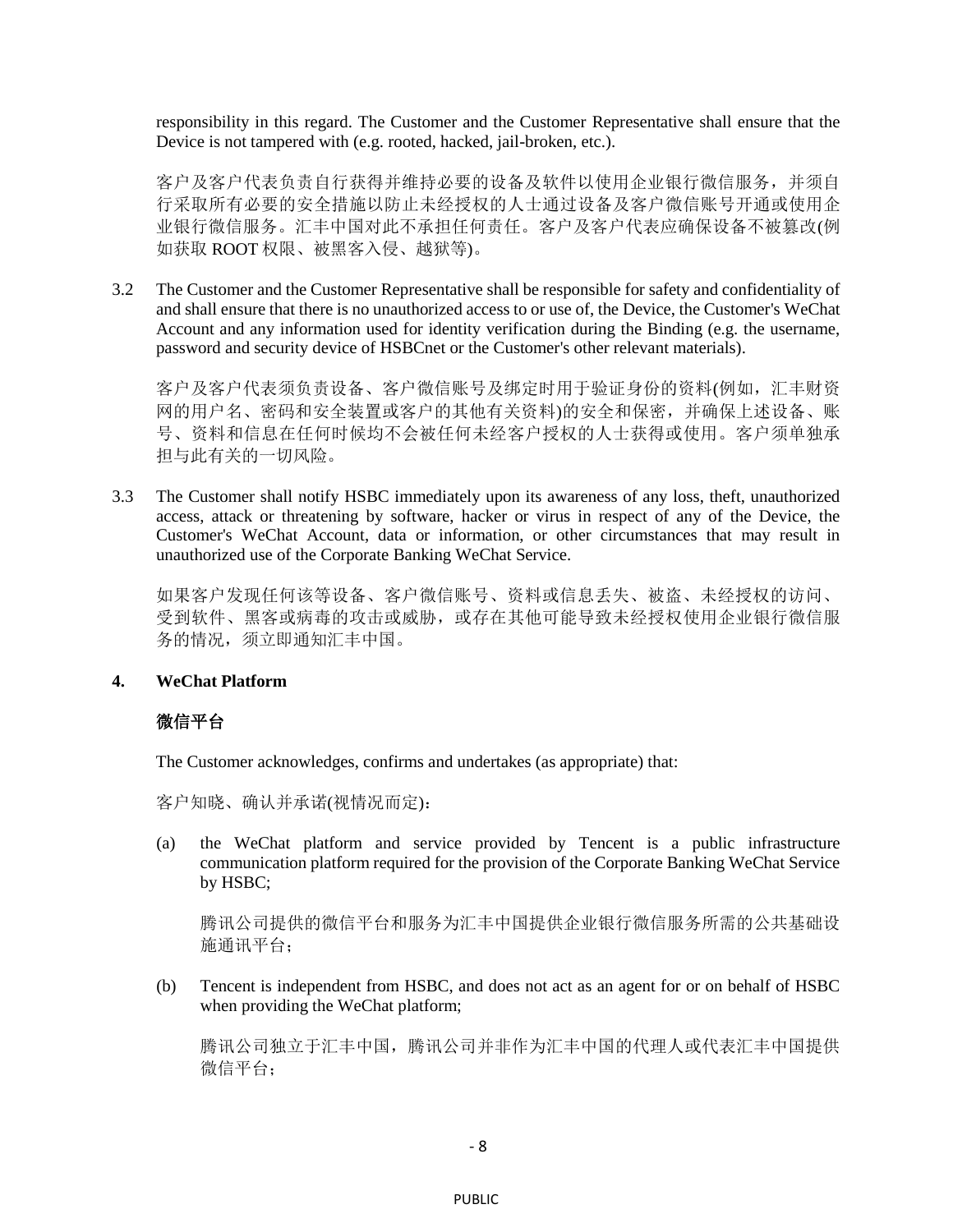(c) the Customer has decided to use the WeChat platform at its sole discretion for the purpose of use of the Corporate Banking WeChat Service. HSBC does not provide any advice, suggestion, recommendation or guarantee to, nor imposes any other influence upon, the Customer in respect of the Customer's choice of the WeChat platform;

客户自主决定使用微信平台使用企业银行微信服务,汇丰中国未就微信平台的选择向 客户给予任何建议、意见、推荐或保证,也未向客户施加任何其他影响;

(d) HSBC may rely on the WeChat platform provided by Tencent to perform these WeChat T&Cs and provide the Corporate Banking WeChat Service, and is not liable for the function of the WeChat platform or any actions or omissions of Tencent or any loss and damage caused by the use of the WeChat platform;

汇丰中国可以依赖于腾讯公司提供的微信平台,以履行本微信服务条款及提供企业银 行微信服务。汇丰中国对微信平台的功能、腾讯公司的任何行为或疏忽以及使用微信 平台所导致的损失和损害不承担任何责任;

(e) these WeChat T&Cs and the Corporate Banking WeChat Service are subject to the agreements, terms and other documents between HSBC and Tencent with respect to the WeChat platform;

本微信服务条款及企业银行微信服务受限于汇丰中国与腾讯公司间有关微信平台的协 议、条款及其他文件;

(f) it has independently assessed the security of the WeChat platform, and has considered it suitable to the Corporate Banking WeChat Service;

客户已对微信平台的安全性作出了独立评估,并认为其适于企业银行微信服务;

(g) Tencent is entitled to acquire, store, process, share, disclose and dispose of any information transmitted through the WeChat platform, including any Instruction, Electronic Information, private, confidential information and other data sent or received in connection with the Corporate Banking WeChat Service. HSBC is not liable for any loss or damage suffered by any person that may result from the acquisition, storage, processing and disposal of the above mentioned information by Tencent or the WeChat platform; and

腾讯公司有权获得、储存、处理、分享、披露和处置通过微信平台传输的任何信息, 包括与企业银行微信服务有关而发送或收到的任何指令、电子信息、隐私、保密信息 及其他数据。客户确认汇丰中国不就腾讯公司或微信平台在获得、储存、处理和处置 上述信息的过程中可能给任何人造成的任何损失或损害承担任何义务或责任;及

(h) it shall comply with all the agreements, terms and other documents between the Customer or the Customer Representative and Tencent, and all the laws and regulations applicable to the WeChat platform.

客户须遵守客户或客户代表与腾讯公司间的协议、条款及其他文件,以及所有适用于 微信平台的法律法规。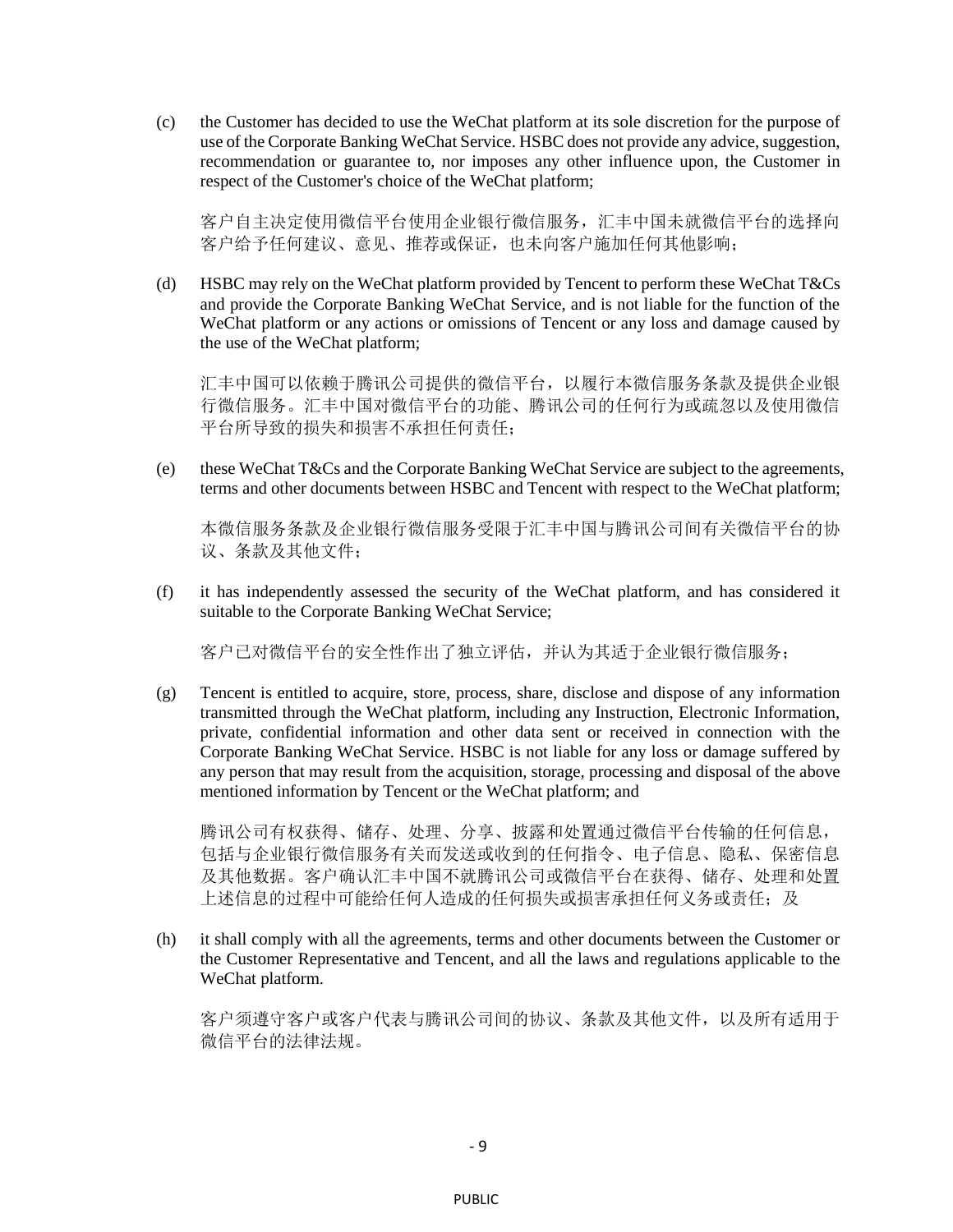#### **5. Liabilities and Exclusion of Liabilities**

#### 责任及免责

5.1 HSBC is not liable for:

汇丰中国不就以下事项承担任何责任:

(a) any loss, damage, liability or expenses suffered by the Customer (including Customer Representatives) or any other person as a result of or related to these WeChat T&Cs or the Corporate Banking WeChat Service, save for those directly resulted from HSBC's gross negligence or wilful misconduct;

本微信服务条款或企业银行微信服务导致或与之有关的、客户(包括客户代表)或任何 其他人遭受的任何损失、损害、责任或支出(除非是由于汇丰中国的重大过失或故意不 当行为直接导致的);

(b) any indirect, consequential or incidental loss or damage, or any direct or indirect loss or damage to business, profits or data;

任何间接性、后果性或意外的损失或损害,或任何直接或间接业务、利润或数据的损 失或损害;

(c) any delay, loss, damage or other act or omission by a third party (including but not limited to Tencent) or force majeure event during the transmission of any Instruction, Electronic Information or other information via the WeChat platform or other telecommunications channel;

任何指令、电子信息或其他信息通过微信平台或其它电信渠道传输时发生延误、损失、 破坏或第三方(包括但不限于腾讯公司)的作为或不作为或不可抗力事件;

(d) any suspension, disruption or other failure of the Corporate Banking WeChat Service or inability to meet the Customer's requirements, or failure to perform any obligation by HSBC hereunder, in each case attributable to technical failure, failure of communication system, computer network, the Devises or the WeChat platform, any third party (including but not limited to Tencent), a force majeure event or any other reason beyond the control of HSBC;

因技术故障、通信线路、计算机网络、设备或微信平台故障、任何第三方(包括但不限 于腾讯公司)、不可抗力或其他汇丰中国无法控制的原因而造成的企业银行微信服务服 务中止、中断或失败或不能满足客户的要求,或汇丰中国无法履行本微信服务条款项 下的义务;

(e) any action taken by HSBC in accordance with any laws, regulations or government decisions, interpretations or requirements (whether in writing or verbally), or HSBC's exercise of any of its rights under these WeChat T&Cs or any other agreement with the Customer;

汇丰中国根据任何法律、法规或政府机构的决定、解释或要求(无论是书面的还是口头) 而采取的任何行动,或汇丰中国行使其在本微信服务条款或任何其他与客户间的协议 项下的权利;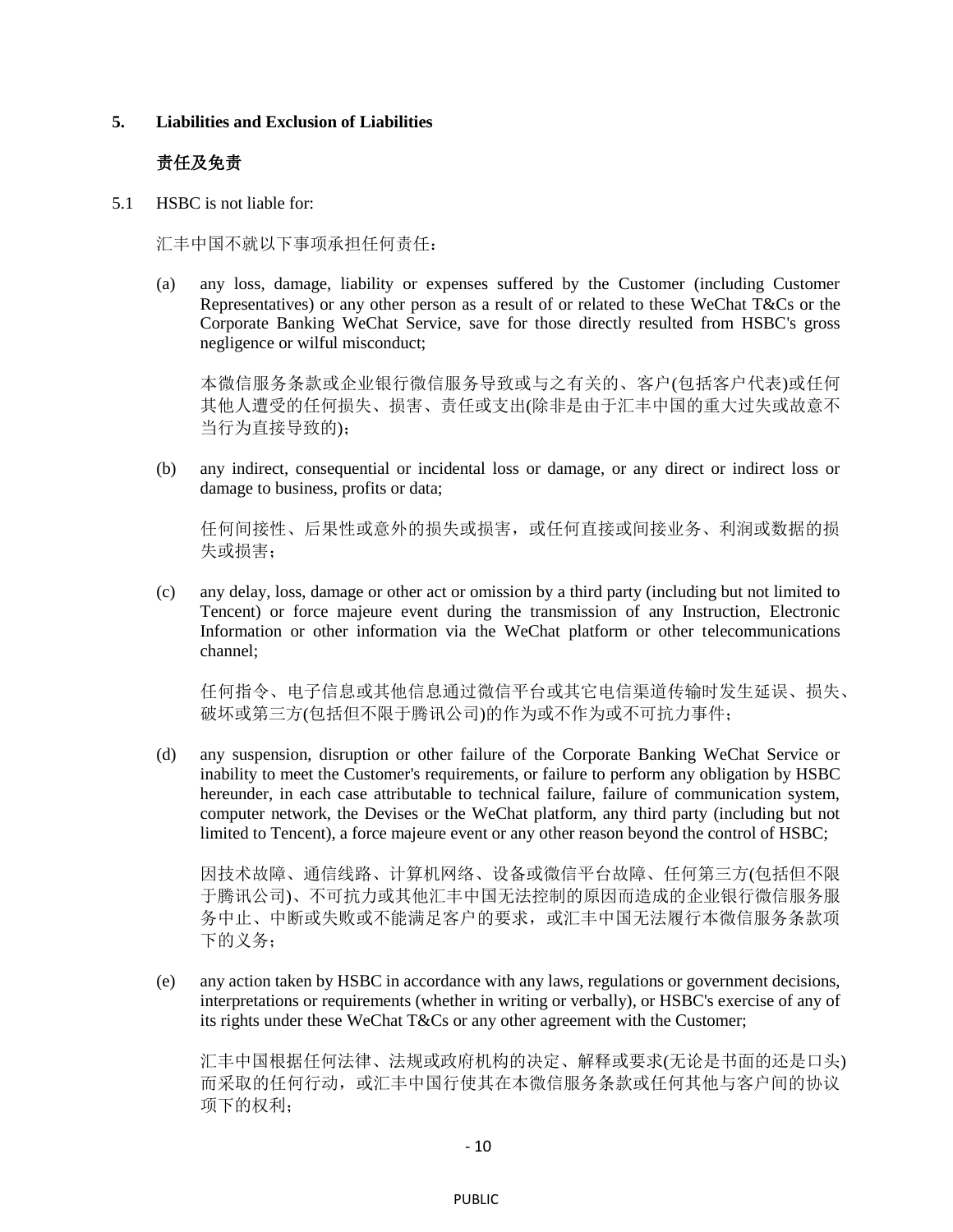(f) lack of authenticity, integrity, legality or proper authorization in respect of any Instruction or information which has or appears to have been sent by the Customer Representative or via the Customer's WeChat Account; and

由客户代表或客户微信账号发送或表面上由客户代表或客户微信账号发送的指令或信 息不具有真实性、完整性、合法性或适当授权;及

(g) any breach of any Terms by the Customer or the Customer Representative.

客户或客户代表违反条款项下的任何规定。

5.2 The responsibility of HSBC to the Customer hereunder shall not exceed the fees paid by the Customer to HSBC for the use of the Corporate Banking WeChat Service during the relevant period.

汇丰中国因本微信服务条款向客户承担的责任不得超过客户在相关期间内因使用企业银行 微信服务支付给汇丰中国的费用。

<span id="page-10-0"></span>5.3 The Customer shall indemnify and hold harmless HSBC, its affiliates and its service providers against any legal action, claim, requirement, liability, loss, damages, legal fees and expenses of whatever nature that may be suffered by any of them as a result of the provision of the Corporate Banking WeChat Service by HSBC to the Customer or any breach of any term hereunder by the Customer or the Customer Representative.

客户须就因汇丰中国向客户提供企业银行微信服务,或因客户或客户代表违反本微信服务 条款而可能导致汇丰中国、其关联方或服务提供商可能遭受的一切法律行动、索赔、要求、 责任、损失、损害赔偿、法律费用及支出(不论任何性质)作出赔偿,并使其免受损害。

### **6. Miscellaneous**

# 其他条款

6.1 HSBC may amend these WeChat T&Cs from time to time upon public announcement in HSBC's website, the Official WeChat Account or the WeChat Mini Program or notification to the Customers. In case of amendment, a Customer's continuous use of the Corporate Banking WeChat Service after HSBC's amendment of these WeChat T&Cs shall be deemed as the Customer's acceptance of the revised terms.

汇丰中国可随时修订本微信服务条款,且在汇丰中国网站、官方微信账号或微信小程序进 行公告或向客户发出通知即生效。在本微信服务条款发生修订的情况下,若客户在汇丰中 国修订本微信服务条款后继续使用企业银行微信服务,即被视为已接受了修订后的条款。

6.2 A Customer Representative may cease to be a Customer Representative by undoing the Binding. The Customer may terminate these WeChat T&Cs and the Corporate Banking WeChat Service by giving HSBC a no less than 10 working days' prior written notice. HSBC may suspend or terminate these WeChat T&Cs and the Corporate Banking WeChat Service at any time. The termination of the Corporate Banking WeChat Service and/or these WeChat T&Cs shall not affect the rights and obligations of the parties prior to termination, and Clauses [2.7](#page-6-0) and [5.3](#page-10-0) of Part I hereunder shall survive the termination.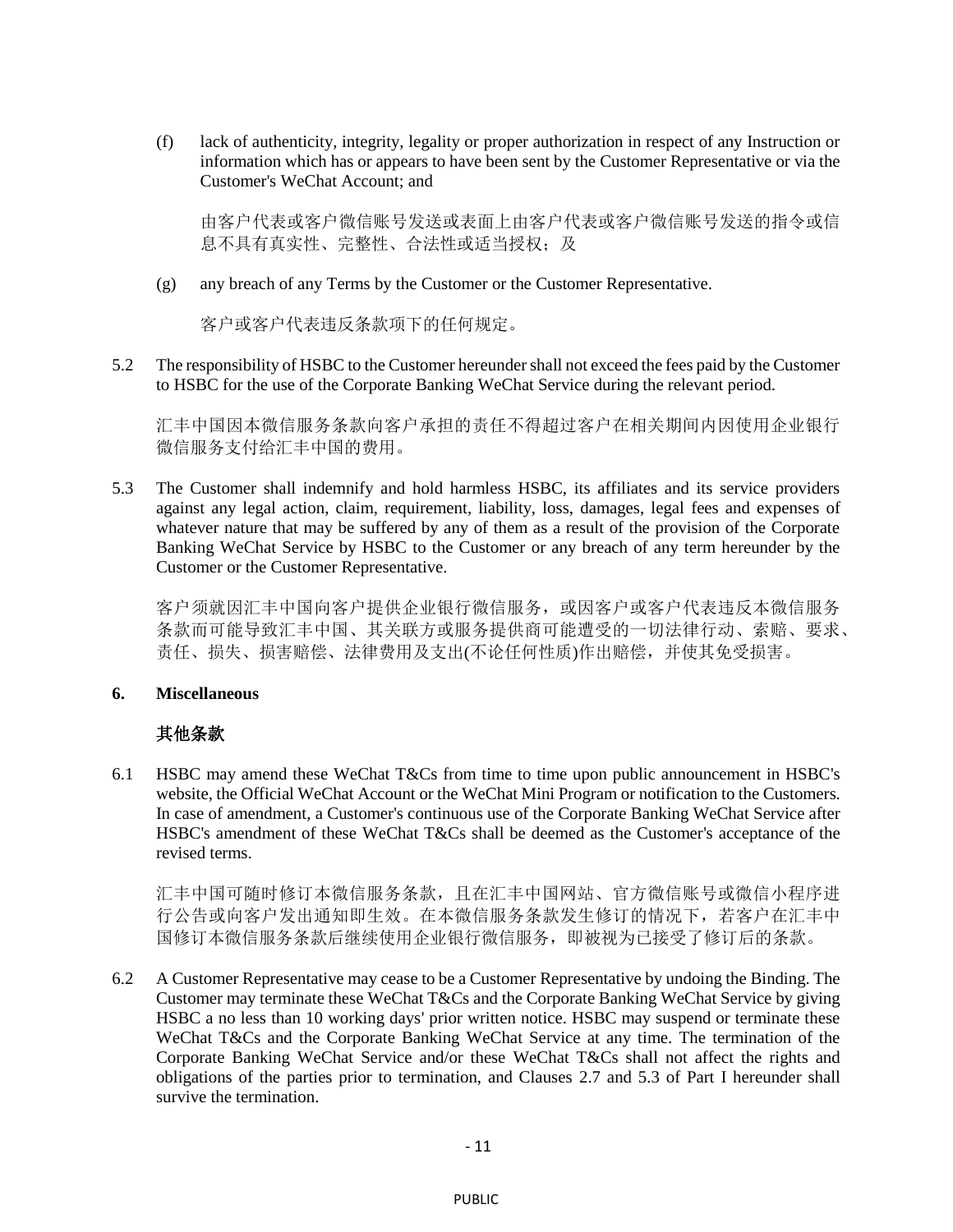客户代表可以通过解除客户微信账号的绑定的方式不再继续作为客户代表。客户可提前不 少于 10 个工作日书面通知汇丰中国以终止本微信服务条款及企业银行微信服务。汇丰中国 可随时暂停或终止本微信服务条款及企业银行微信服务。企业银行微信服务和/或本微信服 务条款的终止不影响各方在终止前已经产生的权利和义务,且本微信服务条款第一部分的 第 [2.7](#page-6-0) 条和第 [5.3](#page-10-0) 条继续有效。

6.3 The Customer shall not assign or transfer any of its rights or obligations under these WeChat T&Cs or the Corporate Banking WeChat Service to any person. HSBC may at any time assign or transfer any of its rights and obligations under these WeChat T&Cs and the Corporate Banking WeChat Service to any person without consent from or notice to the Customer.

客户不得向任何人士转让或转移客户在本微信服务条款或企业银行微信服务项下的任何权 利或义务。汇丰中国可随时转让汇丰中国在本微信服务条款及企业银行微信服务项下的任 何权利和义务,而无须客户同意或通知客户。

6.4 These WeChat T&Cs shall supplement (but shall not replace) any other agreement, terms or document between the Customer and HSBC. In terms of the Corporate Banking WeChat Service, if there is any discrepancy between these WeChat T&Cs and other agreements, terms or documents, these WeChat T&Cs shall prevail.

本微信服务条款补充(但并不取代)客户与汇丰中国间的任何其他协议、条款或文件。就企业 银行微信服务而言,如本微信服务条款与其他协议、条款或文件存在任何不一致,以本微 信服务条款为准。

6.5 These WeChat T&Cs shall be governed by and construed in accordance with the laws of the People's Republic of China. The Customer agrees to submit to the non-exclusive jurisdiction of the competent people's court of the residency of HSBC (i.e. Shanghai).

本微信服务条款适用中华人民共和国法律并按其解释。客户同意接受汇丰中国所在地即上 海市的有管辖权的人民法院的非排他性管辖权。

### **Part II: Special Terms**

### 第二部分 特别条款

**1. Special Terms applicable to the Customer Binding via HSBCnet Verification Binding**

### 适用于采用汇丰财资网验证方式绑定的客户的特别条款

1.1 HSBCnet Verification Binding is one of the binding processes under Corporate Banking WeChat Service, and it is independent and separate from other binding processes. The HSBCnet Related Functions may be activated or terminated separately.

汇丰财资网验证方式绑定是汇丰中国企业银行微信服务项下的绑定方式之一,独立于其他 的绑定方式。与汇丰财资网相关的功能可以单独开通或终止。

1.2 The Customer acknowledges and agrees that, if the HSBCnet Related Functions are subscribed for in relation to its Relevant HSBCnet Profile, the HSBCnet Related Functions will automatically apply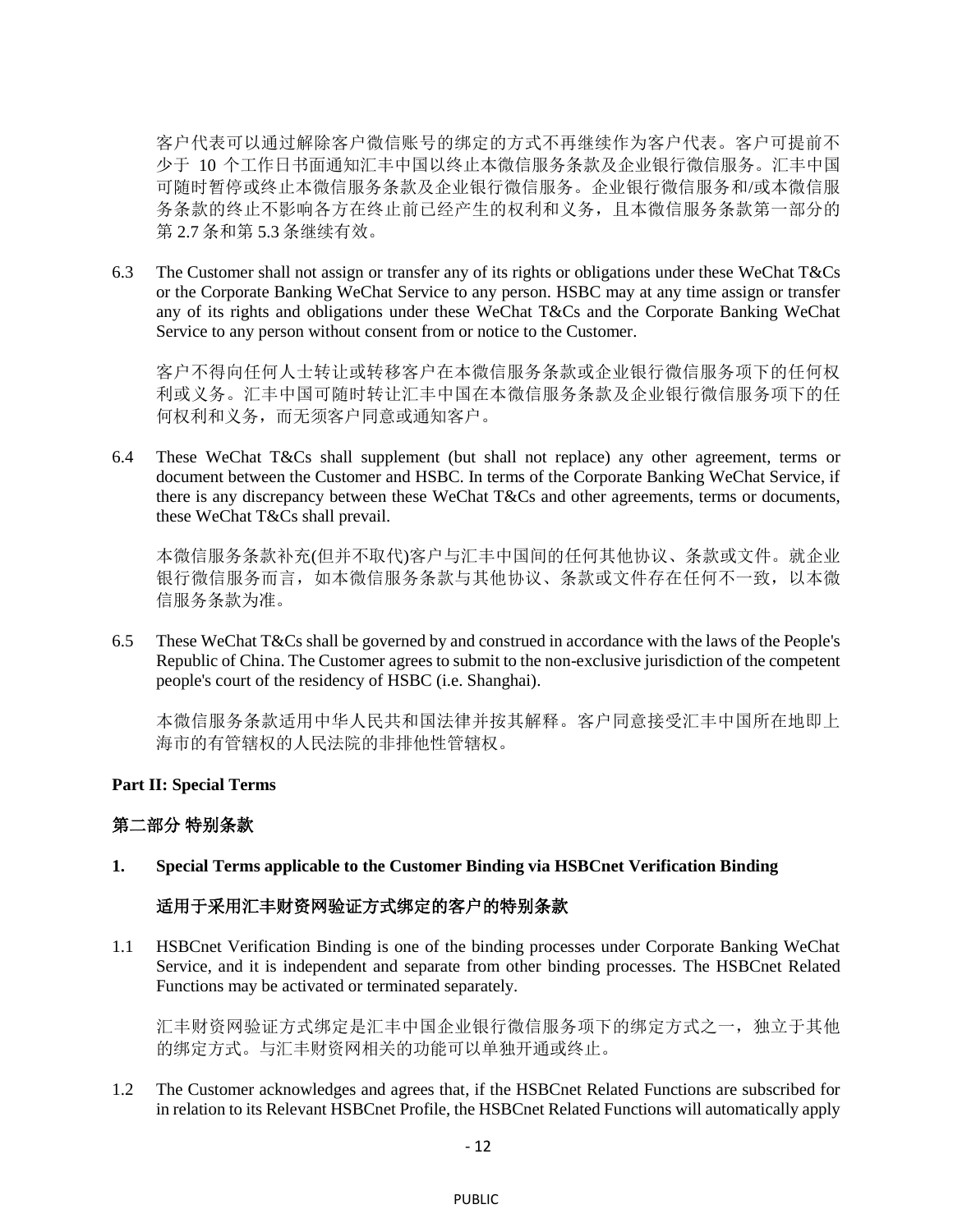to all accounts of the Profile Owner and all accounts of existing Account Holders under the Relevant HSBCnet Profile held in the People's Republic of China (for the avoidance of doubt, including such accounts held in the Hong Kong Special Administrative Region, but excluding such accounts held in the Macao Special Administrative Region or Taiwan region) added or to be added to the Relevant HSBCnet Profile. It is not possible to enable HSBCnet Related Functions for particular accounts under the Relevant HSBCnet Profile. Any need to remove accounts from HSBCnet Related Functions or any existing or new Account Holder's not authorizing the Profile Owner to access its accounts through HSBCnet Related Functions or not accepting or agreeing to be bound by the Terms will result in a delay in launching or a termination of, HSBCnet Related Functions for the entire Relevant HSBCnet Profile.

客户知晓并同意,就相关汇丰财资网业务关系开通与汇丰财资网相关的功能后,该等功能 将自动适用于业务关系所有人和相关汇丰财资网业务关系下现有的开户人名下已添加或将 添加至相关汇丰财资网业务关系的所有在中国开立的账户(为免存疑,包括在香港特别行政 区开立的该等账户,但不包括在澳门特别行政区或台湾地区开立的该等账户)。无法仅就 相关汇丰财资网业务关系项下的部分账户开通与汇丰财资网相关的功能。任何从与汇丰财 资网相关的功能项下移除适用账户的要求或任何现有或新增的开户人未授权业务关系所有 人就其账户使用与汇丰财资网相关的功能,或不接受条款或不同意受其约束,将导致整个 相关汇丰财资网业务关系项下所有账户的与汇丰财资网相关的功能被延后提供或终止。

1.3 If the Customer is the Profile Owner:

若客户是业务关系所有人:

(a) it acknowledges that, in order to enable the HSBCnet Related Functions, the Relevant HSBCnet Profile shall be under normal operation and valid before binding; and

其确认,为了能够开通使用与汇丰财资网相关的功能,相关汇丰财资网业务关系的业 务状态应为正常且有效;及

(b) it shall ensure that all relevant Account Holders have agreed to (i) the Customer's use of the HSBCnet Related Functions with respect to their accounts, the accession of their information and the transmission of their information via the WeChat platform; and (ii) Tencent's acquiring, storing, processing, share, disclose and disposing of their information.

其须确保所有相关的开户人(i)同意客户就账户持有人的账户使用与汇丰财资网相关的 功能、访问账户持有人的信息及通过微信平台传输账户持有人的信息;及(ii)同意腾讯 公司获得、储存、处理、分享、披露和处置账户持有人的信息。

1.4 If the Customer is an Account Holder:

若客户是开户人:

(a) it acknowledges that, in order to enable the HSBCnet Related Functions, the Relevant HSBCnet Profile shall be under normal operation and valid before binding;

其确认,为了能够开通使用与汇丰财资网相关的功能,相关汇丰财资网业务关系的业 务状态应为正常且有效;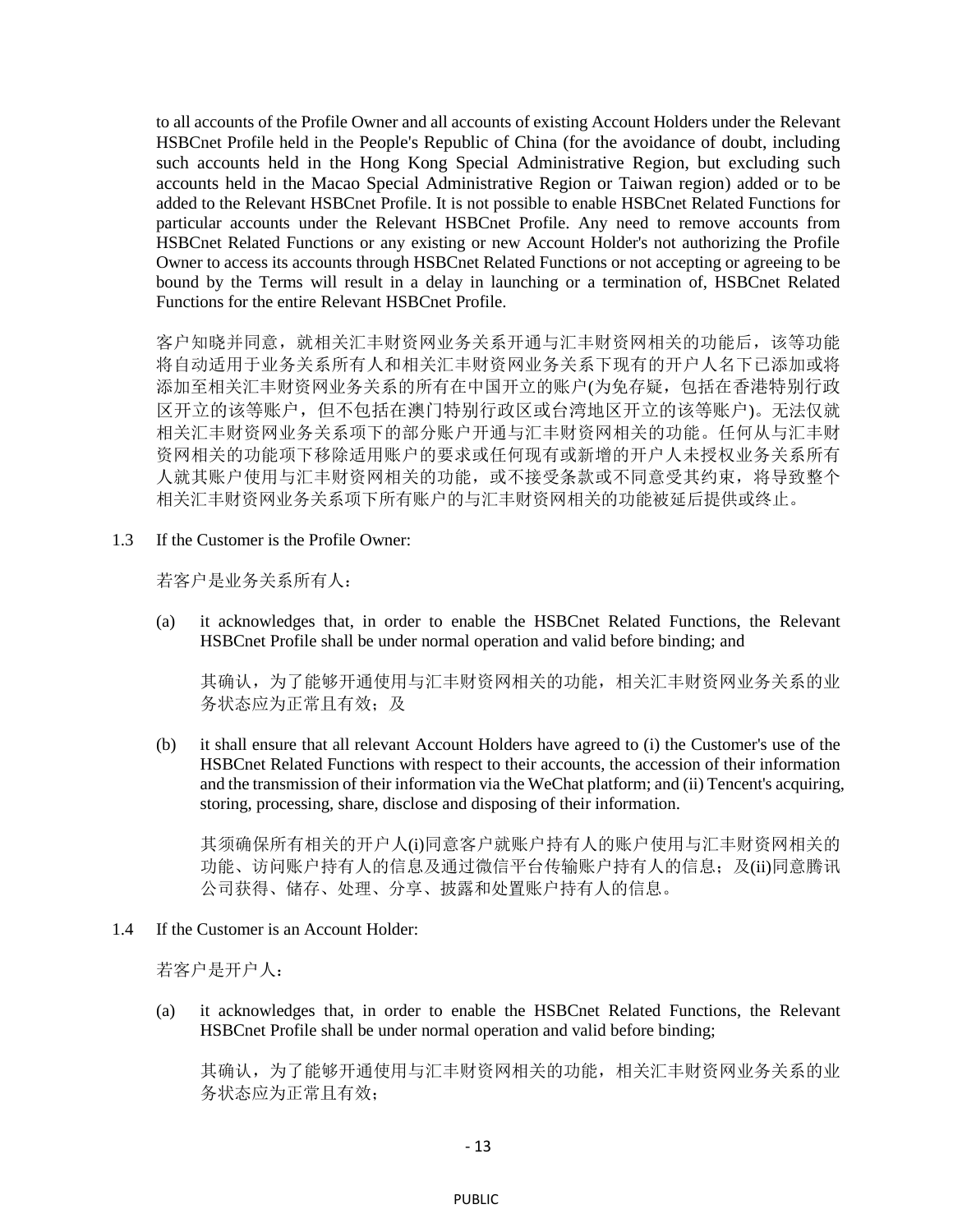(b) it confirms that it has authorized the Profile Owner to access its accounts through the HSBCnet Related Functions; and

其确认其已授权汇丰财资网业务关系所有人就其账户使用与汇丰财资网相关的功能; 及

(c) it acknowledges that it may only terminate the HSBCnet Related Functions through the Profile Owner in accordance with the Terms. 其确认其将仅可通过业务关系所有人根据条款的规定终止与汇丰财资网相关的功能。

# **2. Special Terms applicable to the Customer Binding via Mobile Collection Verification Binding**

# 适用于采用综合支付验证方式绑定的客户的特别条款

2.1 Mobile Collection Verification Binding is one of the binding processes under Corporate Banking WeChat Service, and it is independent and separate from other binding processes. The Mobile Collection Related Functions may be activated or terminated separately.

综合支付验证方式绑定是汇丰中国企业银行微信服务项下的绑定方式之一,独立于其他的 绑定方式。与综合支付相关的功能可以单独开通或终止。

2.2 The Customer acknowledges and agrees that, in order to enable the Mobile Collection Related Functions, the Customer shall firstly sign the tripartite mobile collection service agreement with HSBC and the relevant payment service provider or bilateral service agreements with HSBC and the relevant payment service provider respectively, in each case in form and substance required or acceptable by HSBC.

客户知晓并同意,为了能够开通使用与综合支付相关的功能,客户应首先,以汇丰中国要 求或接受的格式和内容,与汇丰中国及相关支付服务提供商签定综合支付服务三方协议或 分别与汇丰中国及相关支付服务提供商签定两方服务协议。

<span id="page-13-0"></span>2.3 A Mobile Collection Administrative User may, via the relevant function of the Corporate Banking WeChat Service, designate or remove other Mobile Collection Users (other than Mobile Collection Administrative Users) for the purpose of Mobile Collection Verification Binding.

综合支付管理员可通过企业银行微信服务中的相关功能,为综合支付验证方式绑定之目的 指定或移除其他综合支付用户(综合支付管理员除外)。

#### **3. Special Terms applicable to the Customer Binding via Collection Verification Binding**

### 适用于收款验证方式绑定的客户的特别条款

3.1 Collection Verification Binding is one of the binding processes under Corporate Banking WeChat Service, and it is independent and separate from other binding processes. The Collection Related Functions may be activated or terminated separately.

收款验证方式绑定是汇丰中国企业银行微信服务项下的绑定方式之一,独立于其他的绑定 方式。与收款相关的功能可以单独开通或终止。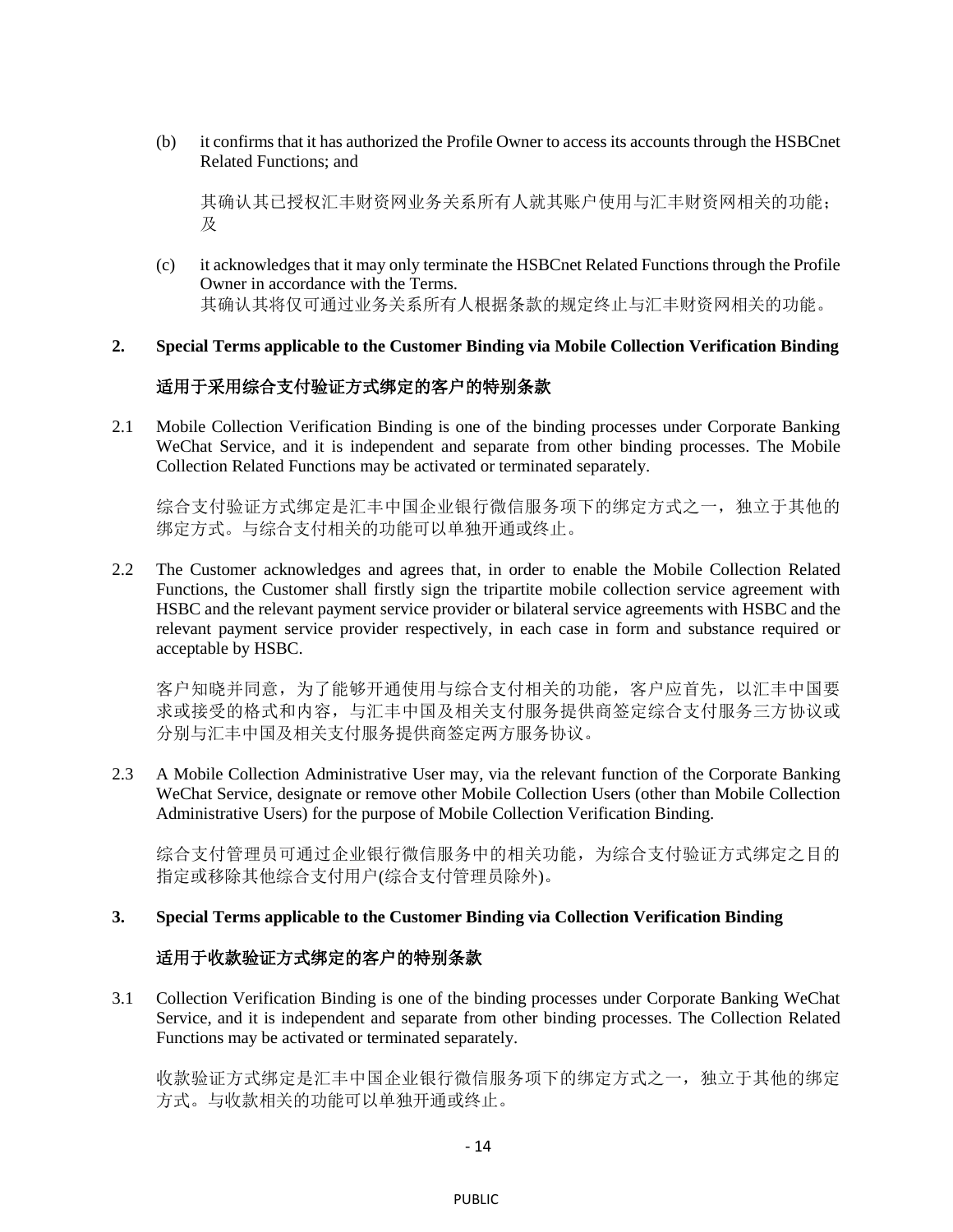3.2 The Customer acknowledges and agrees that, after the Collection Verification Binding is completed, each relevant Customer Representative will be able to, on behalf of the Customer and via Corporate Banking WeChat Service, (a) receive notifications relating to foreign currency collections and crossborder RMB collections, (b) submit confirmations regarding funds' nature of foreign currency collections, and (c) submit explanations regarding cross-border RMB collections.

客户知晓并同意,完成收款验证绑定后,相关客户代表即可代表客户通过企业银行微信服 务(a)接收有关外币收款和跨境人民币收款的通知,(b)提交有关外币收款的资金性质的确认, 和(c)提交有关跨境人民币收款的说明。

#### **Part III: Features of HSBC Corporate Banking WeChat Service**

# 第三部分 汇丰中国企业银行微信服务功能介绍

HSBC Corporate Banking WeChat Service leverages the Tencent WeChat platform, which enjoys mobility and convenience of mobile devices to support many of corporate customers' commercial needs for 7x24. HSBC will also launch Ask Hui, a virtual assistant chatbot to respond to your queries regarding banking business anytime and anywhere.

汇丰中国企业银行微信服务依托腾讯微信平台,发挥手机或移动设备的灵活性与便捷性,7x24小 时满足企业客户多种线上金融服务需求。更有汇丰企业服务智能金融助手小汇同时上线,在微信 服务号中随时随地回答相关银行业务的咨询。

#### **1. Functions of HSBC Corporate Banking WeChat Service** 汇丰中国企业银行微信服务功能

1.1 Customers subscribing for HSBC Corporate Banking WeChat Service under HSBC's Official WeChat Account will be able to:

客户通过汇丰中国官方微信账号开通汇丰中国企业银行微信服务后即可:

(a) receive:

接收:

(i) account-related and other alerts which are subscribed from HSBCnet and corporate account reconciliation notification (subject to the completion of the HSBCnet Verification Binding);

在汇丰财资网设定的账户相关及其他提醒和银企对账通知(须完成汇丰财资网验证 方式绑定);

(ii) trade notifications (subject to the completion of the Instant@dvice Verification Binding);

贸易服务通知(须完成贸易电子速递验证方式绑定);

(iii) notifications relating to foreign currency collections and cross-border RMB collections (subject to the completion of the Collection Verification Binding); and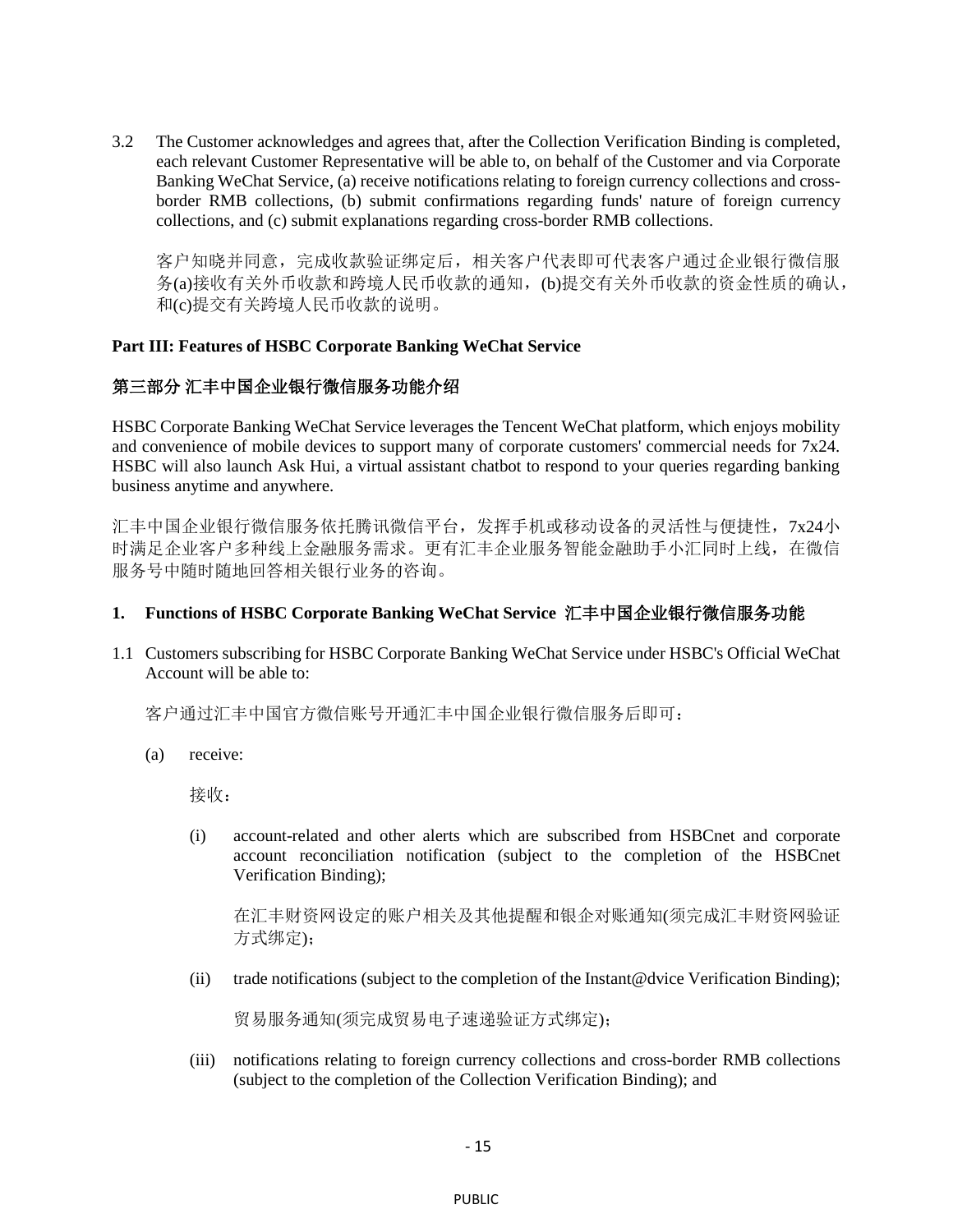外币收款和跨境人民币收款相关的通知(须完成收款验证方式绑定);和

(iv) push notifications and messages in respect of market information and activities;

有关市场资讯和活动的推送通知和信息;

(b) retrieve payment e-advice through alerts for debit/credit transaction;

通过扣款/进账提醒获取付款电子通知书;

(c) submit confirmations regarding funds' nature of foreign currency collections and explanations regarding cross-border RMB collections; and

提交有关外币收款的资金性质的确认和有关跨境人民币收款的说明;以及

(d) access to the following services by tapping the functional menu:

|                                  |                                | <b>Account Opening</b>     |
|----------------------------------|--------------------------------|----------------------------|
| User Binding/Unbinding           | Mobile Collection              | Appointment                |
| 用户绑定/解绑                          | 商户收款                           | 预约开户                       |
| <b>Balance Enquiry</b>           | Payment Tracker                | Greater Bay Area           |
| 余额查询                             | 查询付款进度                         | 粵港澳大湾区                     |
| Electronic Reply on              |                                |                            |
| Corporate Account                | <b>Contacting Relationship</b> |                            |
| Reconciliation                   | Manager                        | <b>Finding Branch</b>      |
| 银企对账电子回函                         | 联系客户经理                         | 营业网点                       |
|                                  | Downloading HSBC Mobile        |                            |
| <b>Transaction Authorization</b> | App                            | Tools and Help             |
| 交易授权                             | 手机银行下载                         | 工具与帮助                      |
|                                  |                                | Ask Hui (Virtual Assistant |
|                                  |                                | Chatbot)                   |
|                                  | <b>User Guide</b>              | 问小汇(汇丰企业服务智能               |
|                                  | 用户指南                           | 金融助手)                      |

获取功能菜单提供的以下服务:

1.2 Customers subscribing for HSBC Corporate Banking WeChat Service under HSBC's WeChat Mini Program will be able to:

客户通过汇丰中国微信小程序开通汇丰中国企业银行微信服务后即可:

(a) use Mobile Collection function via HSBC Corporate Service WeChat Mini Program (subject to the completion of the Mobile Collection Verification Binding);

通过汇丰中国企业服务微信小程序进行商户收款(须完成综合支付验证方式绑定);

(b) check payment status via HSBC Corporate Service WeChat Mini Program (subject to the completion of the HSBCnet Verification Binding);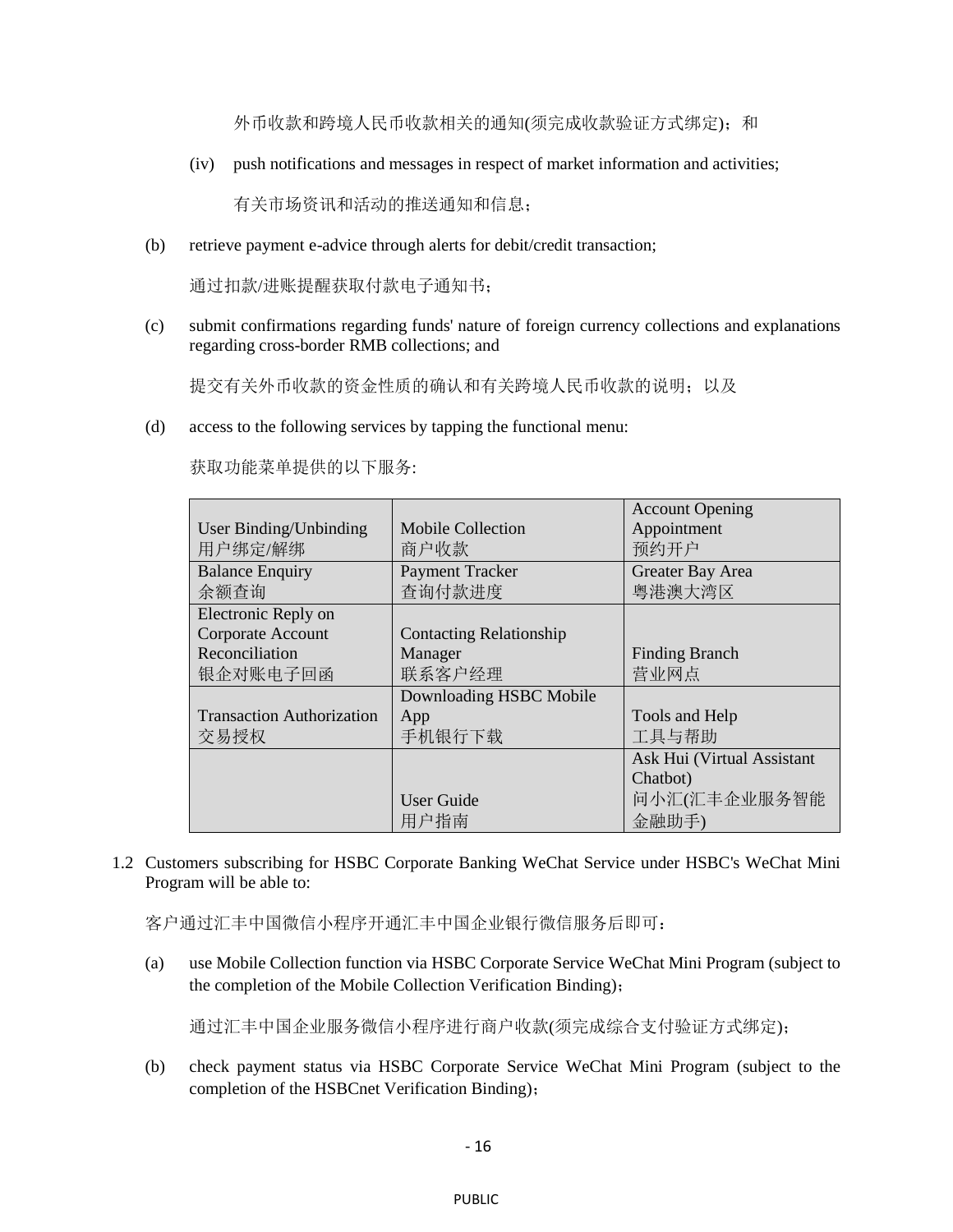通过汇丰中国企业服务微信小程序查询付款进度(须完成汇丰财资网验证方式绑定);

(c) check account balance via HSBC Greater Bay Area Corporate Service WeChat Mini Program (subject to the completion of the HSBCnet Verification Binding);

通过汇丰大湾区企业服务微信小程序查询账户余额(须完成汇丰财资网验证方式绑定);

(d) submit account opening request to open account(s) with HSBC via HSBC Corporate Service WeChat Mini Program; and

通过汇丰中国企业服务微信小程序提交汇丰中国预约开户申请;以及

(e) receive notifications and messages relating to HSBC's banking services and products, and market information and activities.

接收有关汇丰中国银行服务及产品和市场资讯及活动的通知和信息。

#### **2. Notes** 注释

2.1 Functions such as Balance Enquiry, Electronic Reply on Corporate Account Reconciliation (including its notification), Payment Tracker and Contacting Relationship Manager will be activated after the relevant HSBCnet User completes the HSBCnet Verification Binding.

余额查询、银企对账电子回函(包括其通知)、查询付款进度及联系客户经理功能在相关汇丰 财资网用户完成汇丰财资网验证方式绑定后方可使用。

2.2 Mobile Collection will be activated after the relevant Mobile Collection User completes the Mobile Collection Verification Binding.

商户收款在综合支付用户完成综合支付验证方式绑定后方可使用。

2.3 Any HSBCnet System Administrator may designate one or more HSBCnet User(s) to, via the "Electronic Reply on Corporate Account Reconciliation" function under HSBC Corporate Banking WeChat Service (after such HSBCnet User completes the HSBCnet Verification Binding), confirm the result of the Profiler Owner's or any Account Holder's Corporate Account Reconciliation on behalf of that entity.

任何汇丰财资网系统管理员可指定一名或多名汇丰财资网用户(在完成汇丰财资网验证方式绑 定后)通过汇丰中国企业银行微信服务项下的银企对账电子回函功能,代表业务关系所有人或 任何账户持有人确认其银企对账的结果。

An HSBCnet User will be deemed to be authorized to confirm the result of Corporate Account Reconciliation on behalf of the Profiler Owner or any Account Holder for all accounts held by it if it is designated to do so under HSBCnet by an HSBCnet System Administrator for one or more accounts held by that entity.

若某一汇丰财资网用户在汇丰财资网项下被汇丰财资网系统管理员指定可为业务关系所有人 或任何账户持有人的一个或多个账户进行银企对账结果的确认,则该汇丰财资网用户将被视 为已被授权代表该实体就其所有账户确认银企对账的结果。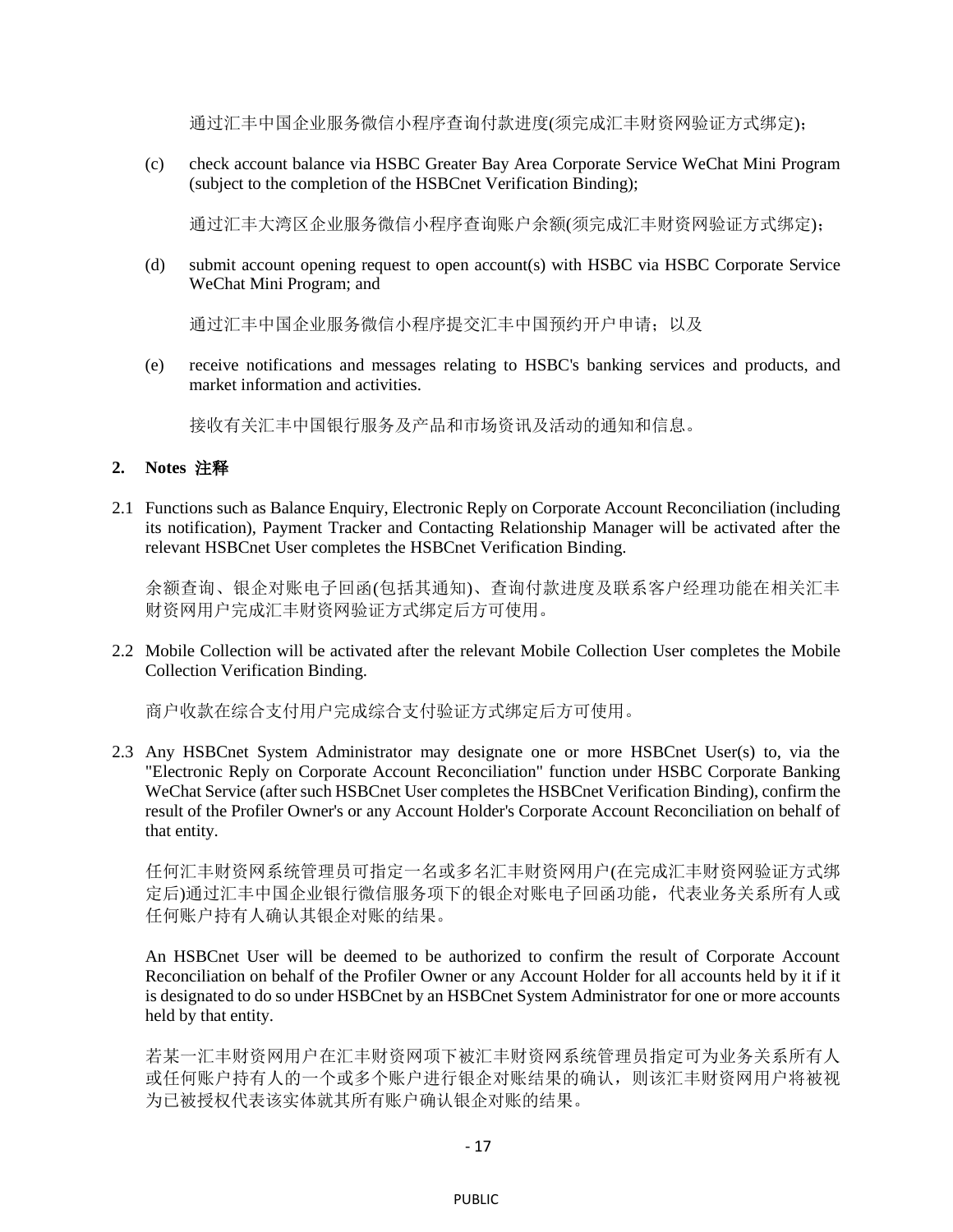2.4 Transaction Authorization is not directly available on the WeChat platform, which will re-direct the relevant user to HSBC Mobile App to complete the relevant authorization.

交易授权无法直接在微信平台上使用,需要跳转至手机银行完成。

2.5 Functions available on HSBC Corporate Service WeChat Mini Program such as Mobile Collection and Payment Tracker can be accessed from its home page or from the corresponding functional menu in HSBC's Official WeChat Account.

汇丰中国企业服务微信小程序上的商户收款和查询付款进度等功能可以通过小程序主页或者 汇丰中国官方微信账号上的菜单进入。

2.6 Functions available on HSBC Greater Bay Area Corporate Service WeChat Mini Program such as Balance Enquiry can be accessed from its home page.

汇丰大湾区企业服务微信小程序上的余额查询等功能可以通过小程序主页进入。

#### **3. HSBCnet Verification Binding** 汇丰财资网验证方式绑定注意事项

HSBCnet Verification Binding shall be completed by an HSBCnet User via his/her personal WeChat account by following the instructions below:

汇丰财资网验证方式绑定应由汇丰财资网用户通过其个人微信办理,具体步骤如下:

3.1 In case of binding conducted via HSBC's Official WeChat Account:

若通过汇丰中国官方微信账号项下的步骤进行绑定:

Step 1: Search 汇丰中国企业服务 in WeChat and follow it.

第一步:通过微信搜索并关注汇丰中国企业服务。

Step 2: Click 用户绑定 on the menu bar.

第二步:点击菜单用户绑定。

Step 3: In the prompted graphic message, select 汇丰财资网用户绑定 and input the following information correctly:

第三步: 在弹出的的图文消息中, 选择汇丰财资网用户绑定, 正确输入以下信息完成绑定:

- HSBCnet username 汇丰财资网用户名
- Token generated one-off password 动态密码器生成的动态口令

Note: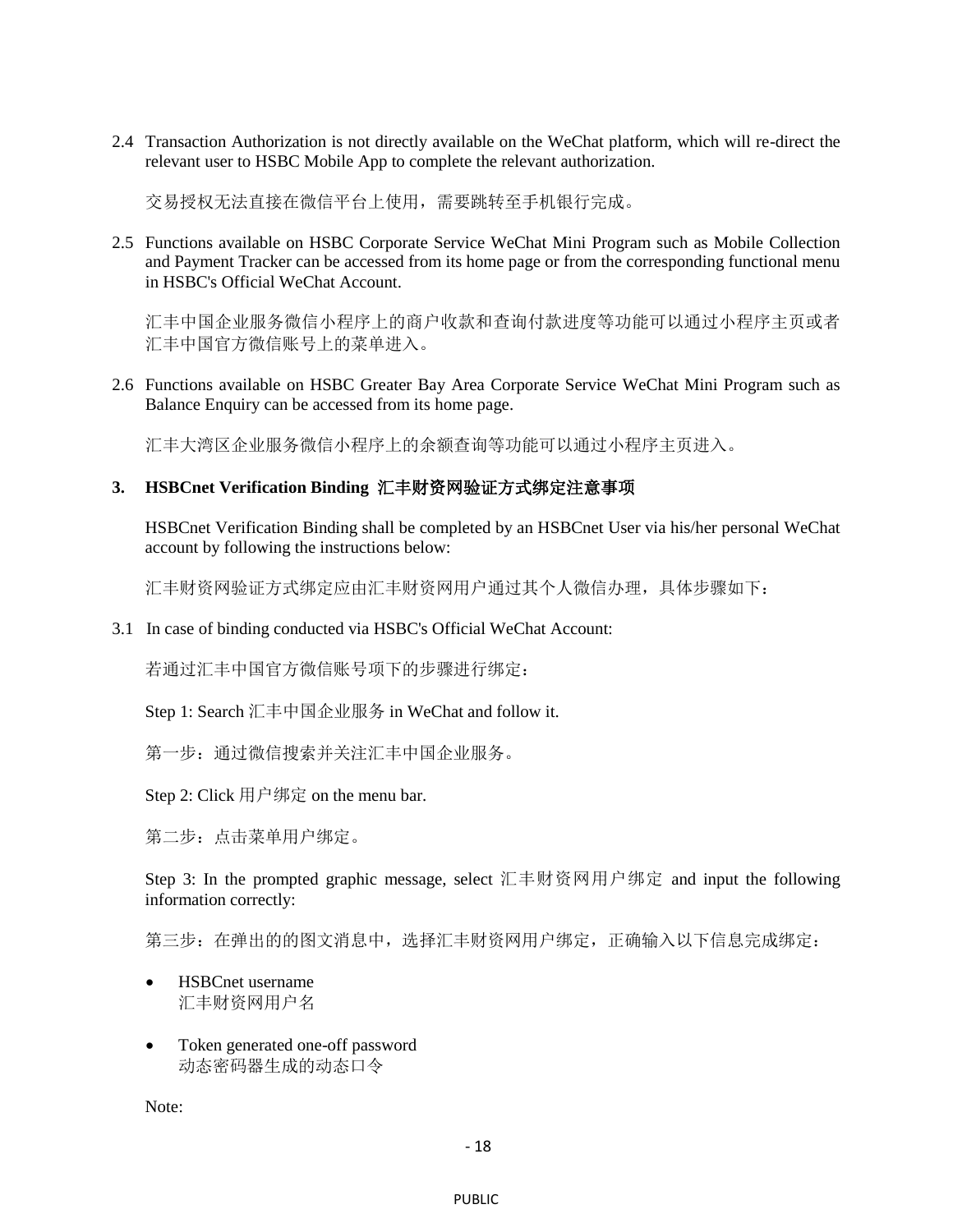(A) Completion of binding conducted via HSBC's Official WeChat Account will also effect binding on HSBC Corporate Service WeChat Mini Program.

通过汇丰中国官方微信账号完成绑定亦将同时在汇丰中国企业服务微信小程序中完成 绑定。

(B) Unbinding from HSBC's Official WeChat Account will also effect unbinding from HSBC Corporate Service WeChat Mini Program and HSBC Greater Bay Area Corporate Service WeChat Mini Program.

在汇丰中国官方微信账号中解绑亦将同时解绑汇丰中国企业服务微信小程序和汇丰大 湾区企业服务微信小程序。

3.2 In case of binding conducted via HSBC Corporate Service WeChat Mini Program:

若通过汇丰中国企业服务微信小程序项下的步骤进行绑定:

Step 1: Search 汇丰中国企业服务 in WeChat Mini Program searching and open it.

第一步:通过微信小程序搜索汇丰中国企业服务并点开。

Step 2: Click 查询付款进度 option on the home page.

第二步:点击主页上的查询付款进度选项。

Step 3: Where binding not yet completed before, accept the terms and conditions in the displayed page and input the following information correctly:

第三步:若未曾绑定,则接受页面上的条款和条件并正确输入以下信息完成绑定:

- HSBCnet username 汇丰财资网用户名
- Token generated one-off password 动态密码器生成的动态口令

Note: Completion of binding conducted via HSBC Corporate Service WeChat Mini Program will also effect binding on HSBC's Official WeChat Account.

注:通过汇丰中国企业服务微信小程序完成绑定亦将同时在汇丰中国官方微信账号中完成绑 定。

3.3 In case of binding conducted via HSBC Greater Bay Area Corporate Service WeChat Mini Program:

若通过汇丰大湾区企业服务微信小程序进行绑定:

- 19

注: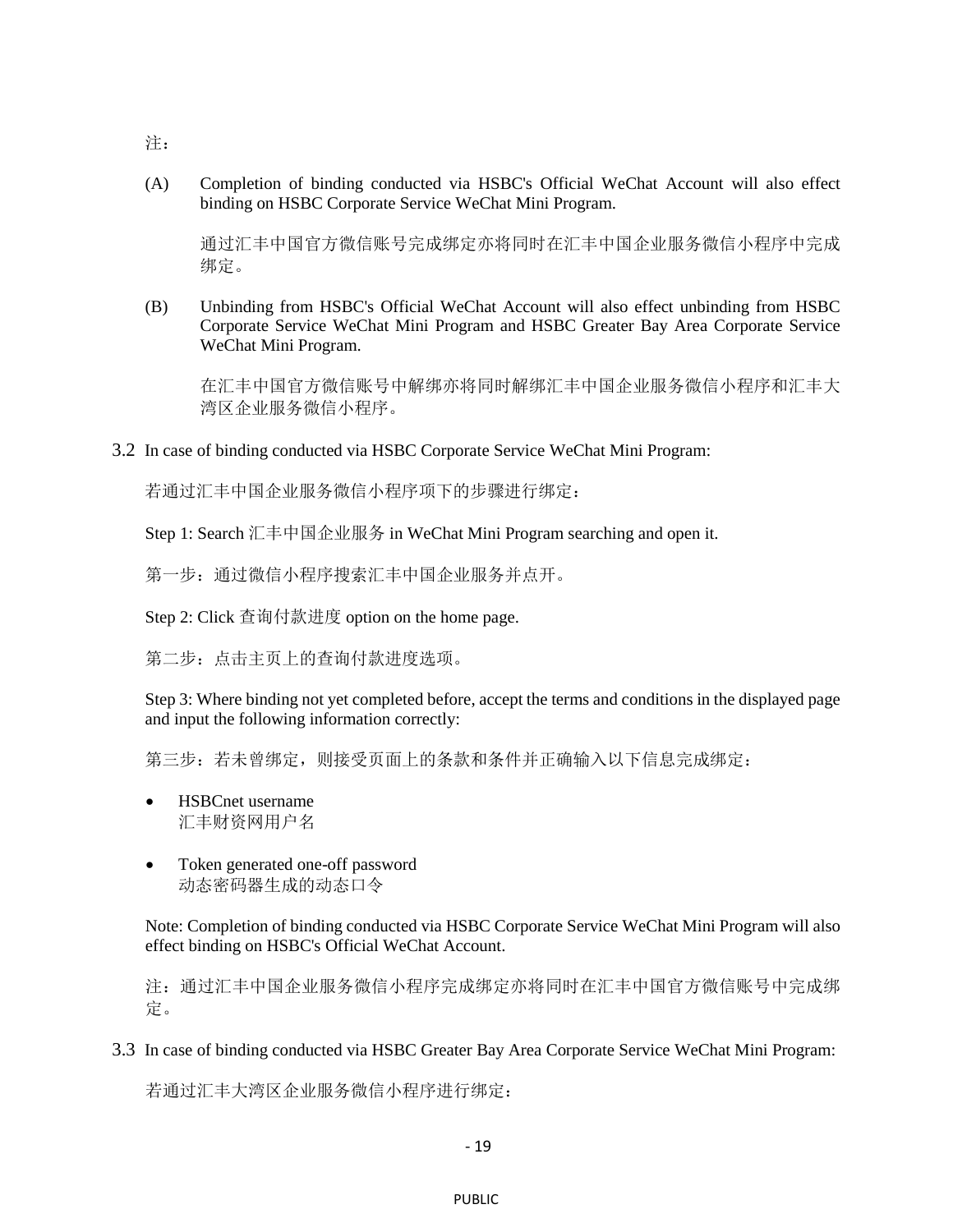Step 1: Search 汇丰大湾区企业服务 in WeChat Mini Program searching and open it.

第一步: 通过微信小程序搜索汇丰大湾区企业服务并点开。

Step 2: Click 用户绑定 option on the home page.

第二步:点击主页上的用户绑定选项。

Step 3:

第三步:

(a) Where binding already completed via other means before, click 同意并一键授权 to complete the binding.

若已通过其他渠道完成绑定,点击同意并一键授权完成绑定。

(b) Where binding not yet completed before, accept the terms and conditions in the displayed page and input the following information correctly:

若未曾绑定,则接受页面上的条款和条件并正确输入以下信息完成绑定:

- HSBCnet username 汇丰财资网用户名
- Token generated one-off password 动态密码器生成的动态口令

Note:

注:

(A) Completion of binding conducted via HSBC Greater Bay Area Corporate Service WeChat Mini Program will effect binding on HSBC's Official WeChat Account and HSBC Corporate Service WeChat Mini Program.

通过汇丰大湾区企业服务微信小程序完成绑定亦将同时在汇丰中国官方微信账号及汇 丰中国企业服务微信小程序中完成绑定。

(B) Unbinding from HSBC Greater Bay Area Corporate Service WeChat Mini Program will not impact binding on HSBC's Official WeChat Account or any other WeChat Mini Program.

在汇丰大湾区企业服务微信小程序中解绑不会影响汇丰中国官方微信账号或其他微信 小程序的绑定。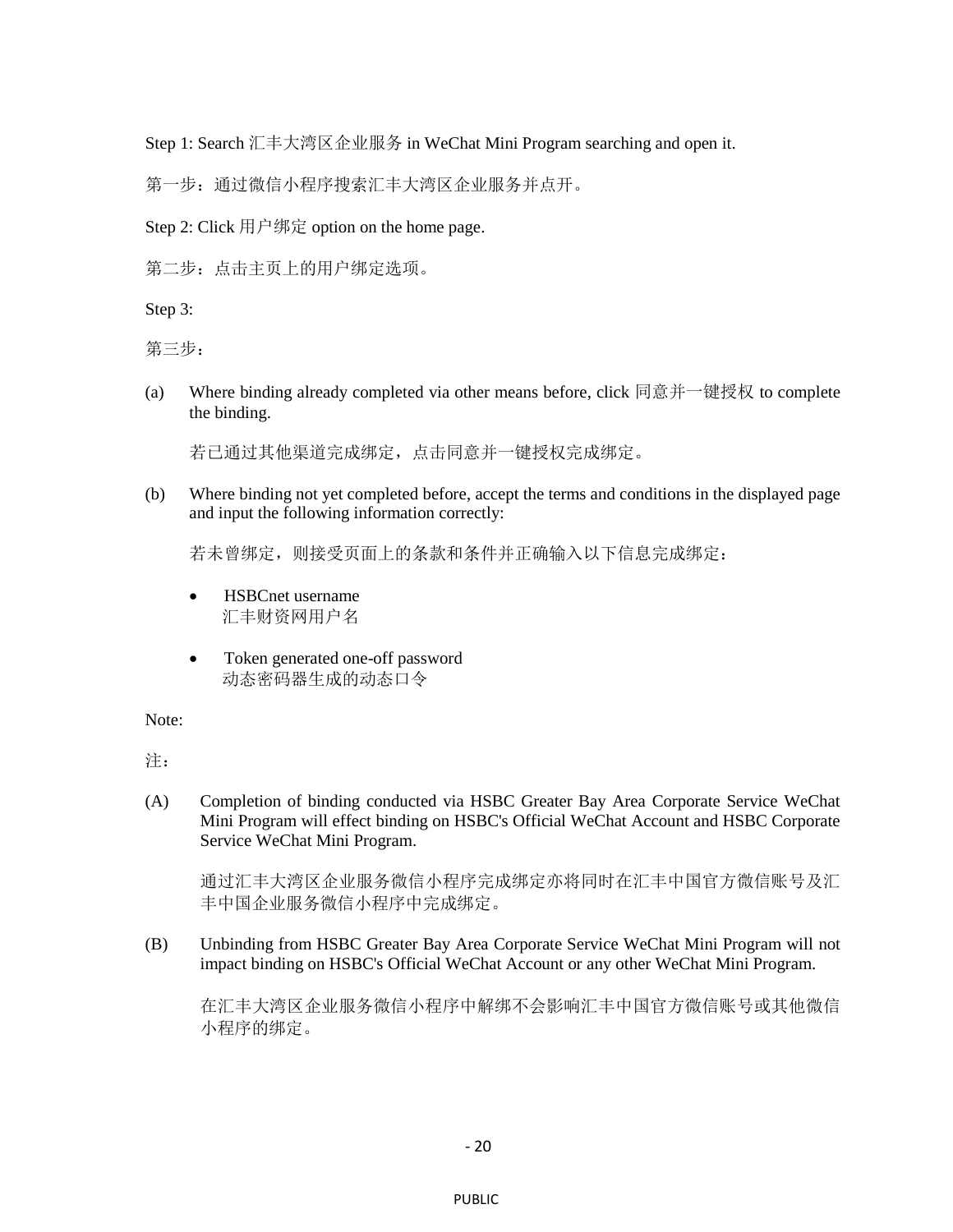### **4. Instant@dvice Verification Binding** 贸易电子速递验证方式绑定注意事项

Instant@dvice Verification Binding shall be completed by an owner of the designated email address under Instant@dvice service authorized by the customer via his/her personal WeChat account by following the instructions below:

贸易电子速递验证方式绑定应由经客户授权的贸易电子速递业务项下指定电子邮箱的持有人 通过其个人微信办理,具体步骤如下:

Step 1: Search 汇丰中国企业服务 in WeChat and follow it.

第一步: 通过微信搜索并关注汇丰中国企业服务。

Step 2: Click 用户绑定 on the menu bar.

第二步:点击菜单用户绑定。

Step 3: In the prompted graphic message, select 贸易用户绑定 and input the following information correctly:

第三步: 在弹出的的图文消息中,选择贸易用户绑定,正确输入以下信息完成绑定:

- Trade account number 贸易账户号码
- Instant@dvice email address 贸易电子速递邮箱地址
- Bill/Loan number, or Documentary Credit(DC)/Guarantee number 贸易单据号码/贷款号码,或信用证号码/保函号码
- Password received in Instant@dvice email address 贸易电子速递服务邮箱中收到的验证码

# **5. Mobile Collection Verification Binding** 综合支付验证方式绑定注意事项

Mobile Collection Verification Binding shall be completed by a Mobile Collection User via his/her personal WeChat account by following the instructions below:

综合支付验证方式绑定应由综合支付用户通过其个人微信办理,具体步骤如下:

Step 1: Search 汇丰中国企业服务 in WeChat and follow it.

第一步:通过微信搜索并关注汇丰中国企业服务。

Step 2: Click 商户收款 on the menu bar and input the following information correctly:

第二步:点击菜单商户收款,正确输入以下信息完成绑定:

- 21

PUBLIC